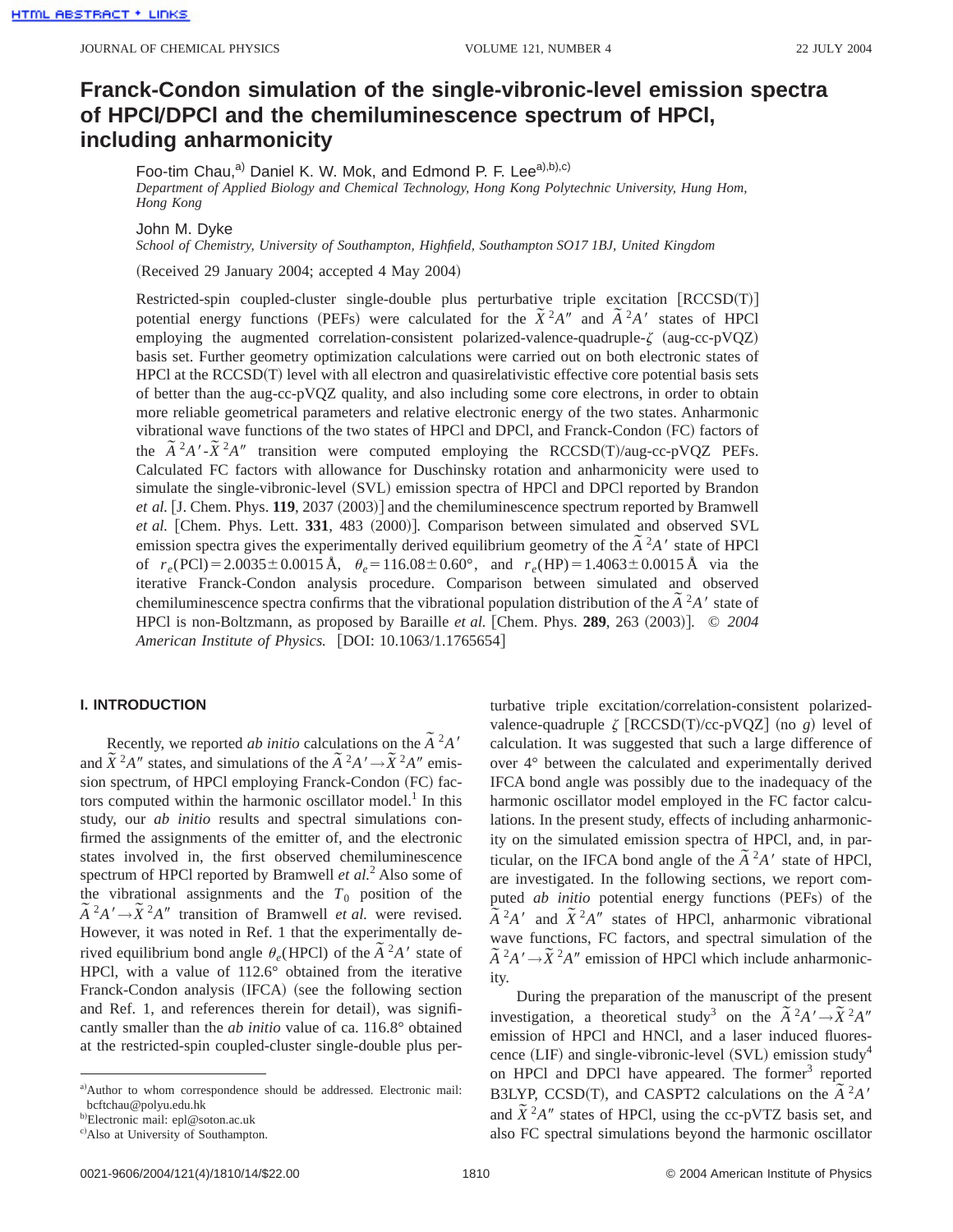model, based on a variation-perturbation approach. In general, the *ab initio* results obtained in, and the conclusions drawn from the theoretical investigation of Ref. 3 agree mostly with those of Ref. 1, except that in the comparison between their simulated spectra<sup>3</sup> and the observed chemiluminescence spectrum of Ref. 2, a non-Boltzmann distribution of the populations of the vibrational levels in the upper electronic state of HPCl was proposed. This is in contrast to the conclusion reached in Ref. 1 of a Boltzmann distribution in the low-lying vibrational levels of the upper electronic state with a vibrational temperature of 1000 K. These different conclusions of Refs. 1 and 3 regarding the population distribution of the low-lying vibrational levels of the upper state are also investigated in the present study.

The rotationally resolved LIF and vibrationally resolved SVL emission study of Ref. 4 reported experimentally derived  $r_0$  and estimated  $r_e^z$  structures (i.e., the corresponding HP and PCl bond lengths, and the HPCl bond angle) of the  $\tilde{A}^2 A'$  and  $\tilde{X}^2 A''$  states of HPCl, and the fundamental and harmonic vibrational frequencies of these two electronic states of HPCl and DPCl. In addition,  $CCSD(T)/augmented$ coupled-cluster-polarized-valence-triple- $\zeta$  aug-cc-pVTZ calculations were carried out on both states of HPCl. One major difference between the chemiluminescence spectrum reported in Ref. 2 and the SVL emission spectra reported in Ref. 4 is that the latter spectra are free from overlapping bands, which arise from emissions from low-lying vibrational levels of the upper electronic state, as observed in the chemiluminescence spectrum. In this connection, the simpler SVL emission spectra will be considered first in the section dealing with the comparison between the simulated and observed spectra, before the chemiluminescene spectrum is discussed.

#### **II. THEORETICAL CONSIDERATIONS AND COMPUTATIONAL DETAILS**

## **A. Ab initio calculations, potential energy functions, and Franck-Condon factor calculations**

Restricted-spin coupled-cluster single-double<sup>5</sup> plus perturbative triple<sup>6</sup> excitation  $[RCCSD(T)]$  calculations were carried out on the  $\tilde{A}^2A'$  and  $\tilde{X}^2A''$  states of HPCl, employing the aug-cc-pVQZ basis set.<sup>7</sup> The  $1s^2 2s^2 2p^6$  core electrons of P and Cl were frozen in these  $RCCSD(T)$  calculations. 171 RCCSD $(T)/aug-cc-pVQZ$  energy points were scanned on the electronic energy surface of the  $\tilde{X}^2 A''$  state of HPCl in the geometrical ranges of  $1.21 \le r(HP) \le 1.77 \text{ Å}$ ,  $1.84 < r(PCl) < 2.40$  Å, and  $55.0 < \theta$ (HPCl) $< 135.0^{\circ}$ , and 163 energy points were scanned on the  $\tilde{A}^2A'$  surface in the geometrical ranges of  $1.198 < r(HP) < 1.758 \text{ Å}$ ,  $1.810 < r(PCl)$  $<$  2.370 Å, and 84.0 $<$   $\theta$ (HPCl) $<$  148.0°. Polynomial functions of the following form were fitted to the corresponding computed *ab initio* total energies to give the potential energy functions (PEFs) of the  $\tilde{X}^2 A''$  and  $\tilde{A}^2 A'$  states of HPCl.

$$
\mathbf{V} = \sum_{ijk} C_{ijk} (S_1)^i (S_2)^j (S_3)^k + V_{\text{eqm}}.
$$
 (1)

The bending coordinate suggested by Carter and Handy,<sup>8</sup>

$$
S_2 = \Delta \theta + \alpha \Delta \theta^2 + \beta \Delta \theta^3,
$$

has been employed for  $S_2$ , where  $\Delta\theta$  is the displacement of the bond angle from the equilibrium value,  $(\theta - \theta_e)$ , while  $S_1$  and  $S_3$  are the displacements of the HP and PCl bond lengths from the equilibrium values,  $(r-r_e)$ , respectively.

The fitting of the PEFs, the variational calculations of the anharmonic vibrational wave functions and the FC factor calculations were carried out as described previously.<sup>9,10</sup> In brief, Watson's Hamiltonian<sup>11,12</sup> for a nonlinear molecule was used, and both anharmonicity and Duschinsky rotation were included in the FC factor calculations. Here, only some technical details specific to the present study are given and these are as follows: Anharmonic vibrational wave functions were expressed as linear combinations of harmonic oscillator functions,  $h(v_1, v_2, v_3)$ , where  $v_1$ ,  $v_2$ , and  $v_3$  denote the quantum numbers of the harmonic basis functions for the HP stretching, bending, and PCl stretching modes, respectively. Harmonic basis functions with vibrational quantum numbers of up to  $h(6,20,10)$  and a restriction of  $v_1 + v_2 + v_3 < 20$ were included in the variational calculations of the  $\overline{X}^2 A''$ state. For the  $\tilde{A}^1A'$  state, harmonic basis functions of up to *h*(6,10,10), with a restriction of  $v_1 + v_2 + v_3 < 10$  were considered.

The IFCA procedure was carried out (see Refs. 9 and 10 for details) with the geometry of the  $\tilde{X}^2 A''$  state fixed to the experimentally derived, estimated equilibrium  $(r_e^z)$  geometry of Ref. 4, while the geometrical parameters of the  $\tilde{A}^2 A'$  state were varied systematically, until the best match between simulated and observed SVL emission spectra was obtained (see also the following section for a more detailed description, which includes the *ab initio* calculations). Vibronic components in the SVL  $\tilde{A}^2 A' \rightarrow \tilde{X}^2 A''$  emission spectra of HPCl/DPCl were simulated using Gaussian functions with a full width at half maximum (FWHM) of  $15 \text{ cm}^{-1}$ , which is a spectral resolution slightly better than that of the observed SVL emission spectra of Ref. 4. For simulated chemiluminescence spectra, a FWHM of 1 nm  $(\sim 30 \text{ cm}^{-1}$  in the visible region of  $400-600$  nm) was used (cf. an experimental resolution of 0.32 nm quoted in Ref. 2 for the wavelength region of 400–600 nm!. The relative intensity of each vibrational component in a simulated spectrum is given by the product of the corresponding computed anharmonic FC factor and a frequency factor of power 4.

#### **B. Further geometry optimization calculations**

In order to obtain more reliable computed equilibrium geometrical parameters of the  $\tilde{A}^2 A'$  and  $\tilde{X}^2 A''$  states of HPCl, and transition energies ( $T_e$  and  $T_0$ ) between the two states, further geometry optimization calculations employing basis sets of better quality than the aug-cc-pVQZ basis set were carried out at the  $RCCSD(T)$  level of theory. First, the aug-cc-p( $d$ +Q)Z basis sets,<sup>13</sup> which contain an extra tight *d* function added to the original aug-cc-pVQZ basis sets for the second row elements, were used for P and Cl. This is because tight *d* polarization functions have been found to be impor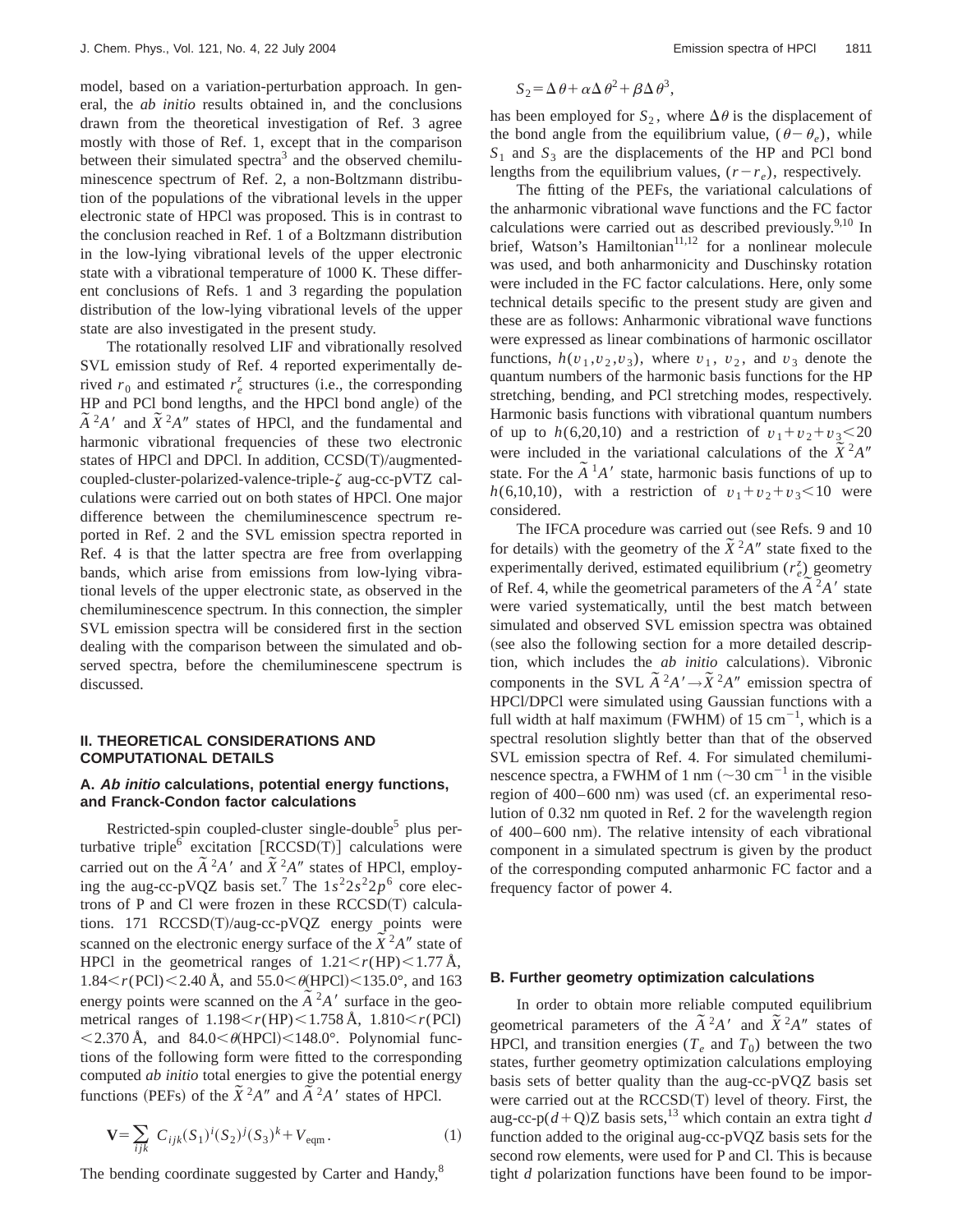tant in the basis set at the Hartree-Fock level of theory for second row elements (see Refs. 13 and 14, and references therein).

Second, in addition to the valence electrons, the  $2s^22p^6$ core electrons of  $P$  and  $Cl$  were correlated in the  $RCCSD(T)$ calculations (i.e., only the  $1s^2$  electrons of P and Cl are frozen) and the energy-weighed core-valence aug-cc $pwCVQZ$  basis sets<sup>15</sup> were used for P and Cl. This is to investigate the effects of core-core and core-valence correlation on the minimum-energy geometries of the two states of HPCl, which contains the second row elements, P and Cl (see, for examples, Ref. 14, and references therein). It should be noted that these calculations including the core electrons were extremely, computationally demanding (in terms of both memory and CPU time).

Third, the cc-pV5Z basis set was employed to examine the effects of better valence description than the valence QZ quality. The augmented (or diffuse) part of the aug-cc-pV5Z basis set has been excluded, because its inclusion would lead to unmanageably demanding calculations. Nevertheless, basis sets, which make use of effective core potentials (ECPs) to account for core electrons, and are of the augmented polarized valence 5Z quality, were considered for P and Cl. The following contracted  $[6s6p5d4f3g2h]$  valence basis sets of the aug-cc-pV5Z quality, which coupled with the respective quasirelativistic energy-consistent pseudopotentials  $~(ECP10MWB)$  of the Stuttgart/Koeln group,<sup>16</sup> were designed to describe the valence 3*s* and 3*p* shells of the P and Cl atoms.

(a) P: 15 even-tempered *s* primitives (ratio=1.75; center exponent=1.5) and 13 even-tempered *p* primitives  $(1.75;$ 0.8) were contracted to  $\lceil 1s1p \rceil$ , with the contraction coefficients obtained from a restricted open shell Hartree Fock (ROHF) calculation of the neutral atom employing the 15*s*13*p* primitives uncontracted, plus the following uncontracted functions: 5*s*(2.5; 0.25), 5*p*(2.4; 0.18), 5*d*(2.5; 2.0), 4f (exponents; 0.768 32, 0.2744, 0.098, 0.035), 3*g*(0.49, 0.14, 0.04), and  $2h(0.24, 0.06)$ .

(b) Cl: 15 even-tempered *s* primitives (ratio=1.8; center exponent=2.0) and 13 even-tempered *p* primitives  $(1.75;$ 0.8) were contracted to  $\lceil 1s1p \rceil$ , with the contraction coefficients obtained from an ROHF calculation of the neutral atom employing the 15*s*13*p* primitives uncontracted, plus the following uncontracted functions:  $5s(2.5; 0.45)$ ,  $5p(2.6;$ 0.3), 5*d*(2.6; 0.3), 4*f* (exponents; 1.8, 0.6, 0.2, 0.066 667), 3*g*(1.75, 0.388 89, 0.086 419 7), and 2*h*(0.35, 0.077 778).

The above ECP10MWB  $[6s6p5d4f3g2h]$  basis sets for P and Cl  $(ECP-AV5Z$  in short) were used together with the aug-cc-pV5Z basis set for H. Calculations using these 5Z quality basis sets of cc-pV5Z and ECP-AV5Z explore the effects of basis set extension towards the complete basis set (CBS) limit on the minimum-energy geometries of the two states of HPCl and their relative electronic energies. In addition, the quasirelativistic ECPs employed for P and Cl in the ECP-AV5Z basis sets described above also account for a certain amount of relativistic contribution. Summing up, various effects, arising from basis size extension towards the CBS limit, electron correlation of core electrons, and relativistic contributions of the second row elements, P and Cl, on

TABLE I. The RCCSD(T)/aug-cc-pVQZ PEFs of the  $\tilde{X}^2A''$  and  $\tilde{A}^2A'$ states of HPCl [see text and Eq.  $(1)$ ].

| C(I,j,k)                                    | $\widetilde{X}$ <sup>2</sup> A" | $\tilde{A}~^2\!A$ '         |
|---------------------------------------------|---------------------------------|-----------------------------|
| 002                                         | 0.3269                          | 0.3652                      |
| 200                                         | 0.3785                          | 0.3768                      |
| 020                                         | 0.1051                          | 0.0561                      |
| 101                                         | 0.0038                          | $-0.0125$                   |
| 011                                         | 0.0558                          | 0.0162                      |
| 110                                         | $-0.0120$                       | 0.0086                      |
| 003                                         | $-0.5186$                       | $-0.6241$                   |
| 300                                         | $-0.6485$                       | $-0.7243$                   |
| 030                                         | $-0.0307$                       | 0.0016                      |
| 102                                         | $-0.0225$                       | $-0.0230$                   |
| 012                                         | $-0.0937$                       | $-0.0347$                   |
| 201                                         | 0.0272                          | 0.0037                      |
| 210                                         | $-0.0016$                       | 0.0147                      |
| 021                                         | $-0.1286$                       | $-0.0537$                   |
| 120                                         | $-0.0187$                       | $-0.0410$                   |
| 111                                         | $-0.0201$                       | $-0.0220$                   |
| 004                                         | 0.4136                          | 0.4795                      |
| 400                                         | 0.5343                          | 0.5914                      |
| 040                                         | 0.0074                          | $-0.0129$                   |
| 103                                         | 0.0352                          | 0.0356                      |
| 013                                         | 0.0505                          | 0.0060                      |
| 301                                         | 0.0025                          | 0.0068                      |
| 310                                         | 0.0136                          | $-0.0351$                   |
| 031                                         | 0.0672                          | 0.0194                      |
| 130                                         | $-0.0097$                       | 0.0252                      |
| 202                                         | $-0.0343$                       | $-0.0726$                   |
| 022                                         | 0.0645                          | 0.0030                      |
| 220                                         | $-0.0380$                       | $-0.0358$                   |
| 112                                         | 0.0555                          | 0.0077                      |
| 211                                         | $-0.0214$                       | $-0.0117$                   |
| 121                                         | 0.0176                          | 0.0160                      |
| $R_e(P-Cl)/\AA$                             | 2.0511                          | 2.0142                      |
| $R_e(H-P)/\AA$                              | 1.4209                          | 1.4101                      |
| $\angle$ (HPCl) <sub>e</sub> / <sup>o</sup> | 95.1664                         | 116.9346                    |
| $rms/hartree (cm-1)$                        | $4.7 \times 10^{-5} (10.3)$     | $6.4 \times 10^{-5}$ (14.0) |

the computed equilibrium geometrical parameters of, and transition energies between, the  $\tilde{A}^2 A^{\prime}$  and  $\tilde{X}^2 A^{\prime\prime}$  states of HPCl were investigated by carrying out  $RCCSD(T)$  geometry optimization calculations employing various basis sets described above.

All the  $RCCSD(T)$  calculations carried out in the present study were performed using the MOLPRO suite of programs.<sup>17</sup>

## **III. RESULTS AND DISCUSSION**

The RCCSD(T)/aug-cc-pVQZ PEFs of the  $\tilde{X}^2A''$  and  $\tilde{A}^2 A'$  states of HPCl, and some of the computed anharmonic vibrational energies and wave functions of the two states are given in Tables I and II respectively. The calculated equilibrium geometrical parameters, harmonic and fundamental vibrational frequencies of, and transition energies  $(T_0/T_e)$  between, the  $\tilde{X}^2 A''$  and  $\tilde{A}^2 A'$  states of HPCl (DPCl) are summarized in Tables III to VI, together with previously calculated and experimentally measured/derived values for comparison. Simulated spectra are shown in Figs. 1–6 together with the corresponding experimental spectra for comparison.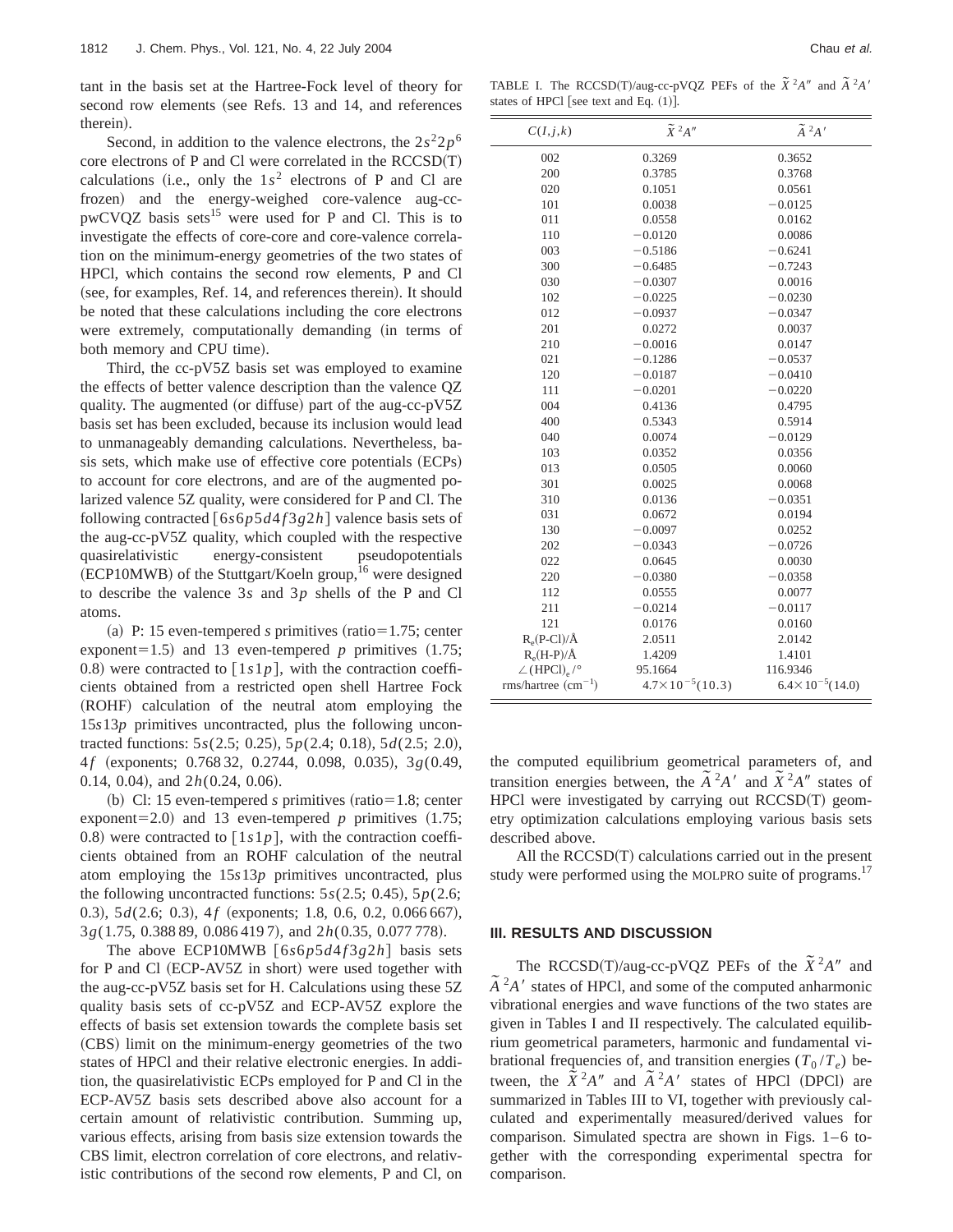TABLE II. Calculated energies  $E_{vib}$  (cm<sup>-1</sup>) and anharmonic vibrational wave functions  $\Psi_{vib}$  in terms of harmonic basis functions (see text) of some low-lying vibrational levels of the  $\tilde{X}^2 A''$  and  $\tilde{A}^2 A'$  states of HPCl.

| $E_{\mathrm{vib}}$ | $\Psi_{\text{vib}}$ of the $\tilde{X}^2 A''$ state                                        |
|--------------------|-------------------------------------------------------------------------------------------|
| 0.000              | $0.9932h(0,0,0) - 0.0808h(1,0,0) + 0.0642h(0,0,1)$<br>$-0.0299h(3,0,0) + 0.0293h(0,1,0)$  |
| 528.659            | $-0.9793h(0,0,1) - 0.1613h(0,0,2) + 0.0790h(1,0,1)$<br>$+0.0644h(0,0,0)-0.0307h(0,1,1)$   |
| 877.123            | $-0.9898h(0,1,0) - 0.1006h(0,1,1) - 0.0699h(0,2,0)$<br>$-0.0334h(1,3,0) + 0.0300h(1,1,0)$ |
| 1051.932           | $0.9388h(0,0,2) + 0.2767h(0,0,3) - 0.1625h(0,0,1)$<br>$-0.0750h(1,0,2) + 0.0534h(0,0,4)$  |
| 1401.246           | $0.9651h(0,1,1) + 0.2106h(0,1,2) - 0.1011h(0,1,0)$<br>$+0.0702h(0,2,1)+0.0360h(0,1,3)$    |
| 1570.048           | $0.8581h(0,0,3) + 0.3945h(0,0,4) - 0.2804h(0,0,2)$<br>$+0.1033h(0,0,5) + 0.0803h(0,0,6)$  |
| 1746.993           | $0.9664h(0,2,0) + 0.1458h(1,0,0) + 0.1336h(0,2,1)$<br>$+0.1173h(0,3,0)-0.0709h(0,1,0)$    |
| 1919.965           | $-0.9065h(0,1,2) - 0.3304h(0,1,3) + 0.2131h(0,1,1)$<br>$-0.0783h(0,1,4)-0.0677h(0,2,2)$   |
| 2083.455           | $-0.7282h(0,0,4) - 0.4967h(0,0,5) + 0.4029h(0,0,3)$<br>$-0.1686h(0,0,6) - 0.1171h(0,0,7)$ |
| 2265.935           | $-0.9036h(0,2,1) - 0.2448h(0,2,2) + 0.2446h(1,0,0)$<br>$-0.1239h(1,0,1) - 0.1114h(0,3,1)$ |
| 2278.549           | $-0.9122h(1,0,0) + 0.2450h(2,0,0) - 0.2167h(0,2,1)$<br>$+0.1744h(0,2,0)-0.0821h(1,0,1)$   |
| 2433.532           | $0.8020h(0,1,3) + 0.4434h(0,1,4) - 0.3369h(0,1,2)$<br>$+0.1381h(0,1,5) + 0.0920h(0,1,6)$  |
| 2594.024           | $0.5651h(0,0,6) + 0.5514h(0,0,5) - 0.5119h(0,0,4)$<br>$+0.2394h(0,0,7) + 0.1566h(0,0,8)$  |
| 2609.757           | $-0.9214h(0,3,0) - 0.2477h(1,1,0) - 0.1665h(0,4,0)$<br>$-0.1610h(0,3,1) + 0.1231h(0,2,0)$ |
| $E_{\rm vib}$      | $\Psi_{\text{vib}}$ of the $\tilde{A}^2 A'$ state                                         |
| 0.000              | $0.9921h(0,0,0) + 0.0819h(1,0,0) + 0.0697h(0,0,1)$<br>$+0.0345h(3,0,0)-0.0335h(1,2,0)$    |
| 558.616            | $-0.9759h(0,0,1) - 0.1713h(0,0,2) - 0.0800h(1,0,1)$<br>$+0.0701h(0,0,0)-0.0340h(3,0,1)$   |
| 641.242            | $-0.9902h(0,1,0) - 0.0911h(0,1,1) + 0.0574h(0,2,0)$<br>$+0.0571h(1,3,0)-0.0310h(3,1,0)$   |
| 1110.287           | $0.9302h(0,0,2) + 0.2908h(0,0,3) - 0.1737h(0,0,1)$<br>$+0.0756h(1,0,2)+0.0623h(0,0,4)$    |
| 1196.615           | $0.9669h(0,1,1) + 0.2000h(0,1,2) - 0.0922h(0,1,0)$<br>$-0.0667h(0,2,1) - 0.0562h(1,3,1)$  |
| 1270.096           | $0.9702h(0,2,0) - 0.1217h(1,0,0) + 0.1098h(0,2,1)$<br>$-0.0926h(0,3,0) - 0.0781h(1,4,0)$  |
| 1655.136           | $-0.8397h(0,0,3) - 0.4103h(0,0,4) + 0.2975h(0,0,2)$<br>$-0.1181h(0,0,5) - 0.0887h(0,0,6)$ |
| 1745.006           | $0.9092h(0,1,2) + 0.3212h(0,1,3) - 0.2045h(0,1,1)$<br>$+0.0773h(0,1,4)-0.0741h(0,2,2)$    |
| 1822.059           | $-0.9382h(0,2,1) - 0.2224h(0,2,2) + 0.1179h(1,0,1)$<br>$+0.1149h(0,2,0)+0.1046h(0,3,1)$   |
| 1885.977           | $0.9305h(0,3,0) - 0.2033h(1,1,0) - 0.1392h(1,3,0)$<br>$-0.1308h(0,4,0) + 0.1229h(0,3,1)$  |

## **A. The ab initio potential energy functions and the anharmonic vibrational wave functions of the**  $A^2A'$  and  $X^2A''$  states of HPCI

The RCCSD(T)/aug-cc-pVQZ PEFs of the  $\tilde{A}^2A'$  and  $\tilde{X}^2 A''$  states of HPCl are given in Table I. The root mean square (rms) deviations of the fitted potentials from the computed single point energies are  $14.0$  and  $10.3$  cm<sup>-1</sup> for the  $\tilde{A}^2 A'$  and  $\tilde{X}^2 A''$  states, respectively.

Table II shows the computed energies and anharmonic

wave functions of some low-lying vibrational levels of the  $\tilde{A}^2 A'$  and  $\tilde{X}^2 A''$  states of HPCl expressed as linear combinations of harmonic basis functions (five largest harmonic terms are shown). First, based on the computed anharmonic wave functions, the normal modes correspond largely to the HP stretching, bending, and PCl stretching modes, respectively, and the vibrational designations of the anharmonic vibrational wave functions follow closely with those of the leading harmonic basis functions at least for most of the low-lying vibrational levels shown in Table II. Second, other than the HP stretching mode, which is expected to be strongly anharmonic, the PCl stretching mode is also significantly anharmonic in both the  $\tilde{A}^2 A'$  and  $\tilde{X}^2 A''$  states of HPCl. This anharmonic effect in the PCl stretching mode is reflected in the calculated anharmonic vibrational wave functions with leading harmonic basis functions of  $h(0,0,v_3)$ , where  $v_3 \geq 3$ . It can be seen that, for these higher vibrational levels of the PCl stretching mode, the coefficients of the leading harmonic terms become significantly smaller than unity as  $v_3$  increases, and contributions from other harmonic terms become significant. Nevertheless, these computed anharmonic wave functions suggest a purely PCl stretching mode with negligibly small coupling with the bending and/or HP stretching modes. Third, anharmonic effects are also found to be significant in combination levels involving the PCl stretch. For example, the anharmonic wave function of the  $\tilde{X}^2 A''$  state with *h*(0,1,3) as its leading harmonic term has significant contribution also from  $h(0,1,4)$  (with a calculated coefficient of 0.44; see Table II). Fourth, anharmonic vibrational wave functions of very close calculated energies show some ''mode mixing,'' as expected. For example, for the vibrational levels of the  $\tilde{X}^2 A''$  state with *h*(1,0,0) and  $h(0,2,1)$  as the leading harmonic terms in their anharmonic wave functions, which are calculated to be only  $12.6 \text{ cm}^{-1}$ apart in energy, the anharmonic wave functions show significant mixing (see Table II). Finally, in general, the computed anharmonic vibrational wave functions for both states of DPCl behave in similar ways as those of HPCl discussed, though the magnitudes of anharmonic effect and mode mixing in DPCl are slightly smaller than in HPCl.

## **B. The equilibrium geometrical parameters of the**  $\mathbf{A}^2 \mathbf{A}$  **and**  $\mathbf{X}^2 \mathbf{A}$  **states of HPCI**

Calculated minimum-energy geometrical parameters of the two states of HPCl and the corresponding experimentally derived values are summarized in Table III. We have only included previous *ab initio* results of relatively higher levels in Table III (for earlier and lower level results from *ab initio* and/or density functional calculations, see Refs. 3 and 4, and references therein). When the levels of theory employed to obtain the calculated values as shown in Table III are considered, it is clear that the levels used in the present study are superior to those reported previously. Therefore, we will focus on the results obtained in the present study from here onward. For the  $\tilde{X}^2 A''$  state of HPCl, the ranges of the calculated  $r_e(HP)$ ,  $\theta_e(HPCl)$ , and  $r_e(PCl)$  values at the  $RCCSD(T)$  level with basis sets of, or better than, the augcc-pVQZ quality are between 1.4166 and 1.4213, 94.97 and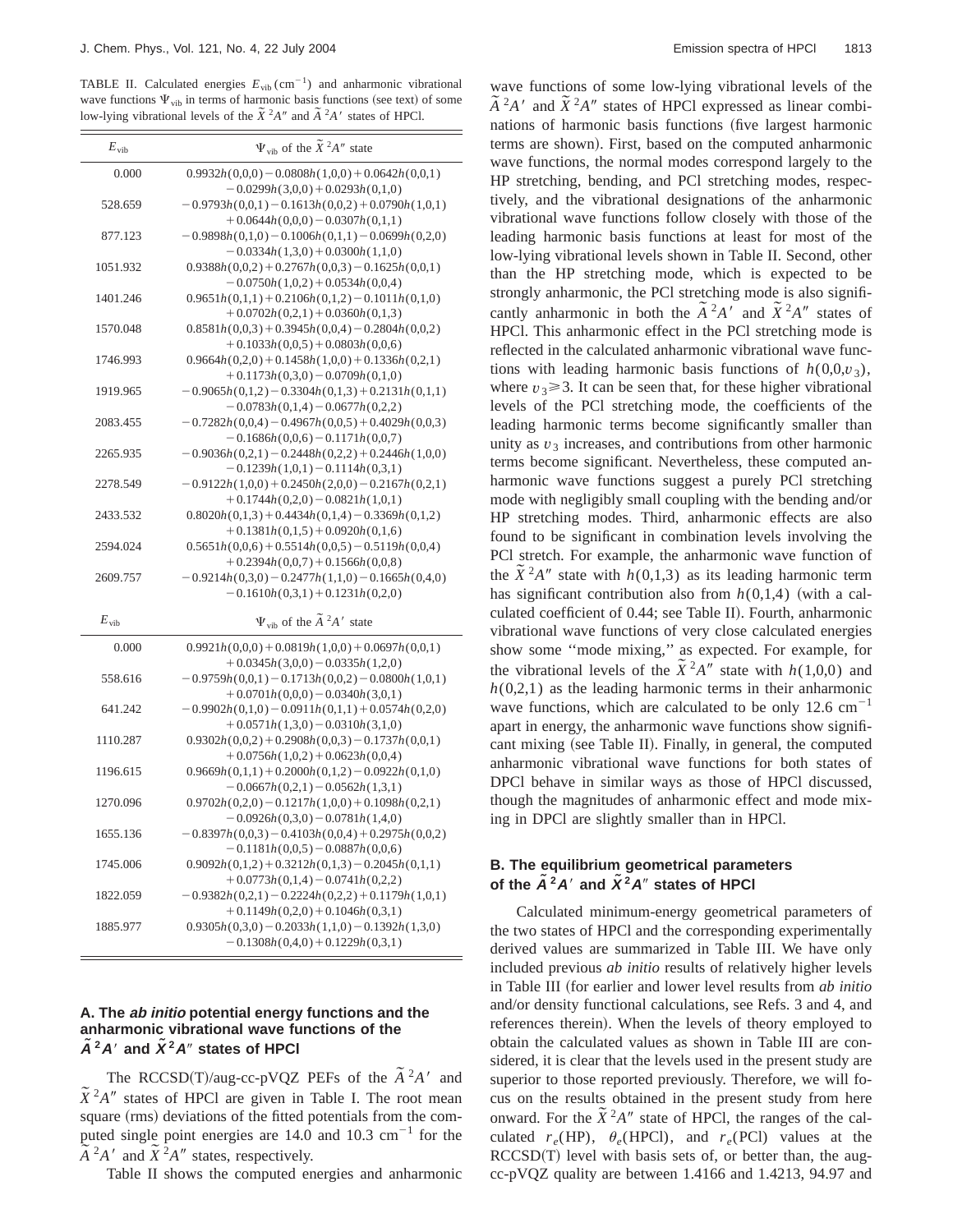TABLE III. The computed and experimentally derived geometrical parameters [Equilibrium geometrical parameters, unless otherwise stated; estimated uncertainties/errors given in parentheses (see original works for details); for earlier works see Refs. 1, 3, and 4, and references therein.] of the  $\tilde{\chi}^2 A''$  and  $\tilde{A}^2 A''$  states of HPCl.

| $\widetilde{X}~^2\!A''$             | $R_e(HP)/A$ | $\theta_e$ (HPCl)/° | $R_e$ (PCI)/Å | Reference      |
|-------------------------------------|-------------|---------------------|---------------|----------------|
| RCCSD(T)/aug-cc-pVQZ(PEF)           | 1.4209      | 95.17               | 2.0511        | Present        |
| RCCSD(T)/aug-cc-pVQZ <sup>a</sup>   | 1.4213      | 95.11               | 2.0517        | Present        |
| $RCCSD(T)/aug-cc-pV(d+Q)Za$         | 1.4200      | 95.23               | 2.0462        | Present        |
| RCCSD(T)/aug-cc-pwCVQZ <sup>a</sup> | 1.4166      | 95.22               | 2.0397        | Present        |
| $RCCSD(T)/cc-pV5Z^a$                | 1.4195      | 95.22               | 2.0437        | Present        |
| RCCSD(T)/ECP-AV5Z <sup>a</sup>      | 1.4192      | 94.97               | 2.0478        | Present        |
| Averaged                            | 1.4196(30)  | 95.15(18)           | 2.0467(70)    | Present        |
| CCSD(T)/aug-cc-pVTZ                 | 1.425       | 94.9                | 2.067         | $\overline{4}$ |
| $CCSD(T)/cc-pVTZ$                   | 1.4239      | 95.18               | 2.0633        | 3              |
| CASPT2/cc-pVTZ                      | 1.4250      | 94.64               | 2.0628        | 3              |
| $RCCSD(T)/cc-pVQZ$ (no g)           | 1.4188      | 95.06               | 2.0570        | $\mathbf{1}$   |
| $r_0$                               | 1.4331(36)  | 95.0(4)             | 2.0418(6)     | $\overline{4}$ |
| r <sub>z</sub>                      | 1.4279(23)  | 95.02(27)           | 2.0433(4)     | $\overline{4}$ |
| $r_e^z$                             | 1.4158(23)  | 95.02(27)           | 2.0388(23)    | $\overline{4}$ |
| $\tilde{A}^2 A'$                    |             |                     |               |                |
| RCCSD(T)/aug-cc-pVQZ(PEF)           | 1.4102      | 116.93              | 2.0142        | Present        |
| RCCSD(T)/aug-cc-pVQZ <sup>a</sup>   | 1.4113      | 116.72              | 2.0150        | Present        |
| $RCCSD(T)/aug-cc-pV(d+Q)Za$         | 1.4100      | 116.76              | 2.0094        | Present        |
| RCCSD(T)/aug-cc-pwCVQZ <sup>a</sup> | 1.4072      | 116.70              | 2.0029        | Present        |
| $RCCSD(T)/cc-pV5Za$                 | 1.4095      | 116.73              | 2.0074        | Present        |
| RCCSD(T)/ECP-AV5Z <sup>a</sup>      | 1.4093      | 116.71              | 2.0104        | Present        |
| Averaged                            | 1.4096(24)  | 116.76(17)          | 2.0099(70)    | Present        |
| Ab initio changes <sup>b</sup>      | 1.4058      | 116.63              | 2.0020        | Present        |
| CCSD(T)/aug-cc-pVTZ                 | 1.414       | 116.6               | 2.030         | $\overline{4}$ |
| $CCSD(T)/cc-pVTZ$                   | 1.4124      | 116.54              | 2.0294        | 3              |
| CASPT2/cc-pVTZ                      | 1.4111      | 116.96              | 2.0246        | 3              |
| $RCCSD(T)/cc-pVQZ$ (no g)           | 1.4080      | 116.76              | 2.0205        | 1              |
| $r_0$                               | 1.4231(38)  | 115.4(2)            | 2.0078(4)     | $\overline{4}$ |
| $r_z$                               | 1.4168(20)  | 115.53(12)          | 2.0093(2)     | $\overline{4}$ |
| $r_e^{\bar{z}}$                     | 1.4067(20)  | 115.53(12)          | 2.0050(2)     | $\overline{4}$ |
| IFCA (harmonic)                     |             | 112.6               | 2.013         | $\mathbf{1}$   |
| IFCA (anharmonic) $\rm^{c}$         | 1.4063(15)  | 116.08(60)          | 2.0035(15)    | Present        |

a Optimized geometry; see text.

b Experimental  $r_e^z$  values of the  $\tilde{X}^2 A''$  state of HPCl plus the averaged *ab initio* geometrical changes upon deexcitation; see text.

c See text.

95.23°, and 2.0397 and 2.0517 Å, respectively. The very narrow spreads of the computed geometrical parameters of 0.0047, 0.26° and 0.0120 Å, respectively, suggest a high degree of consistency in these theoretical values. Therefore, it is concluded that these *ab initio* results should be reasonably reliable and any further improvements in the level of calculation would not lead to any significant changes of the optimized geometrical parameters of the  $\tilde{X}^2A''$  state of HPCl. The averaged calculated values of  $r_e(HP)$ ,  $\theta_e(HPCI)$ , and  $r_e(PCl)$  are 1.4196 $\pm$ 0.0030, 95.15 $\pm$ 0.18°, and 2.0467  $\pm 0.0070$  Å, which agree with the experimentally derived, estimated  $r_e^z$  values of Ref. 4 to within the combined theoretical and experimental uncertainties.

Comparing the calculated and experimentally derived equilibrium geometrical parameters of the  $\tilde{X}^2 A''$  state of HPCl in more detail, the computed equilibrium bond lengths obtained using the aug-cc-pwCVQZ basis set [correlating the core  $2s^62p^6$  electrons of P and Cl explicitly in the  $RCCSD(T)$  calculations] agree best with the experimentally derived  $r_e^z$  values<sup>4</sup> (to within 0.001 Å). For the bond angle, the RCCSD(T)/ECP-AV5Z, value agrees best with the  $r_e^z$ 

value (to within  $0.05^{\circ}$ ). If the computed equilibrium geometrical parameters, obtained using basis sets of better than the aug-cc-pVQZ quality (i.e., the aug-cc-pwCVQZ, ccpV5Z, and ECP-AV5Z basis sets) are considered, the averaged calculated values of  $r_e(HP)$ ,  $\theta_e(HPCl)$ , and  $r_e(PCl)$ are  $1.4184 \pm 0.0018$ ,  $95.14 \pm 0.17$ °, and  $2.0437 \pm 0.0041$  Å, respectively. These values agree with the corresponding experimentally derived, estimated  $r_e^z$  values of Ref. 4 to within  $0.0026$  Å,  $0.12^{\circ}$ , and  $0.0049$  Å. Such good agreement between theory and experiment confirms the reliability of these equilibrium geometrical parameters of the  $\tilde{X}^2 A''$  state of HPCl.

For the  $\tilde{A}^2 A'$  state of HPCl, the spreads of the calculated  $r_e(HP)$ ,  $\theta_e(HPCl)$ , and  $r_e(PCl)$  values at the  $RCCSD(T)$  level with basis sets of, or better than, the augcc-pVQZ quality are 0.0041, 0.23°, and 0.0076 Å, respectively (Table III), which are even smaller than those of the  $\tilde{X}^2 A''$  state, indicating that these *ab initio* geometrical parameters are highly consistent and hence should be reasonably reliable. The averaged calculated  $r_e$ (HP),  $\theta_e$ (HPCl),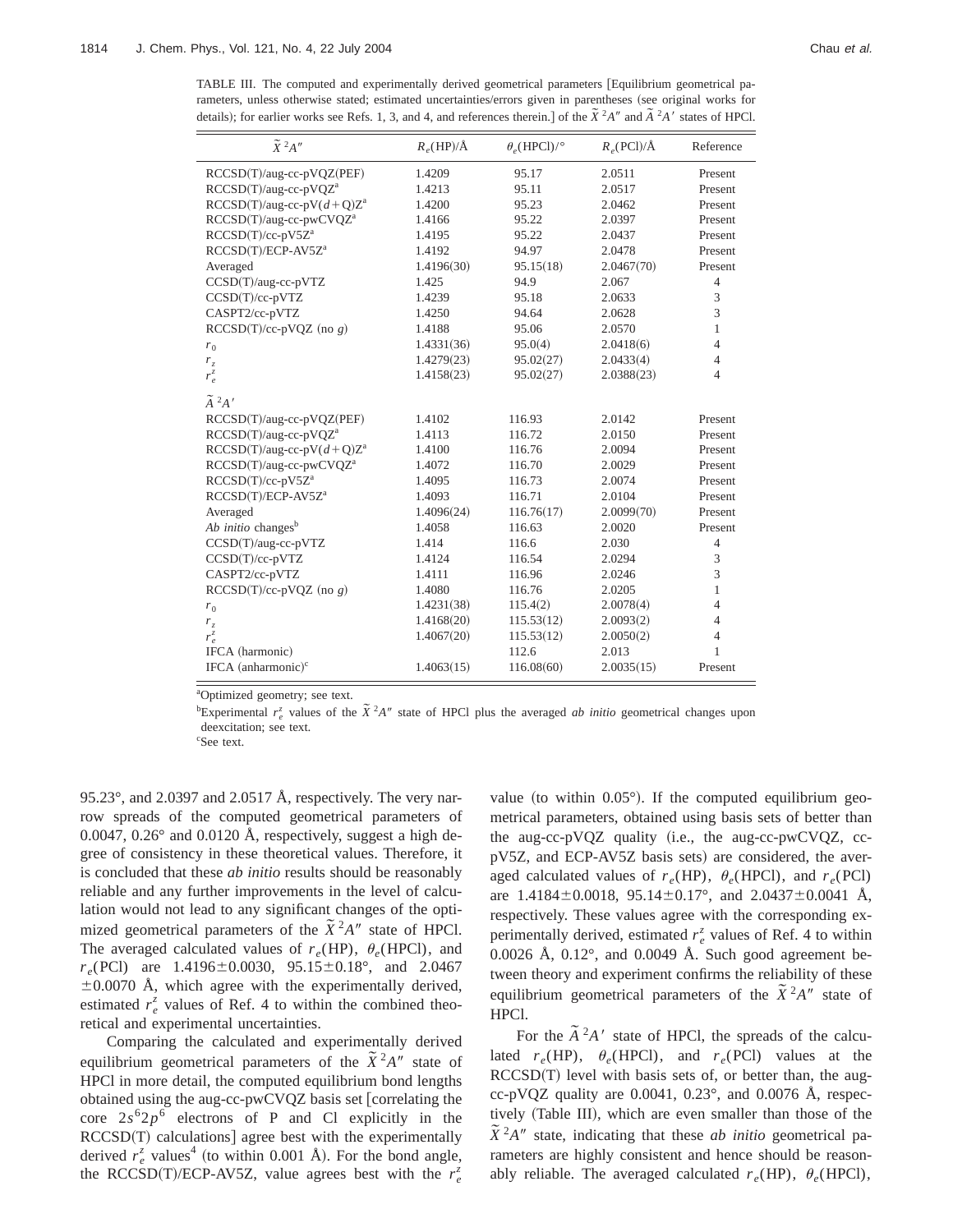TABLE IV. Computed and observed harmonic and fundamental vibrational frequencies [The harmonic and fundamental vibrational frequencies of the PH stretching, bending, and PCl stretching modes, respectively  $q$ uoted uncertainties are in parentheses; see original works).]  $\text{cm}^{-1}$  of the  $\tilde{X}^2A''$  state of HPCl and DPCl.

| HPCl $X A''$                     | $\omega_1$  | $\omega_2$ | $\omega_3$ | $v_1$  | v <sub>2</sub> | $U_3$ | Ref.           |
|----------------------------------|-------------|------------|------------|--------|----------------|-------|----------------|
| RCCSD(T)/aug-cc-                 | 2395.3      | 894.7      | 536.3      | 2278.5 | 877.0          | 528.7 | Present        |
| pVQZ                             |             |            |            |        |                |       |                |
| $CCSD(T)/aug-cc-pVTZ$            | 2368        | 882        | 523        |        |                |       | 4              |
| $CCSD(T)/cc-pVTZ$                | 2369        | 885        | 559        | 2298   | 879            | 523   | 3              |
| CASPT2/cc-pVTZ                   | 2446        | 906        | 533        | 2400   | 900            | 526   | 3              |
| OCISD/6-                         | 2403.7      | 907.8      | 510.7      |        |                |       | 1              |
| 311G(3df,3pd)                    |             |            |            |        |                |       |                |
| CASSCF/6-                        | 2281        | 893        | 505        |        |                |       | $\overline{2}$ |
| 311G(2df,2pd)                    |             |            |            |        |                |       |                |
| Chemiluminescence                |             | 868(2)     | 529(8)     |        | 888            | 531   | $\mathfrak{2}$ |
| SVL emission <sup>a</sup>        | 2277.9(12)  | 883.19(36) | 531.25(95) | 2277.3 | 879.2          | 529.9 | 4              |
| DSiF $\tilde{X}$ <sup>2</sup> A" |             |            |            |        |                |       |                |
| RCCSD(T)/aug-cc-<br>pVQZ         | 1716.3      | 647.5      | 535.7      | 1655.7 | 638.1          | 528.6 | Present        |
| CCSD(T)/aug-cc-pVTZ              | 1688        | 639        | 486        |        |                |       | $\overline{4}$ |
| SVL emission <sup>a</sup>        | 1656.69(59) | 641.39(18) | 530.90(45) | 1656.8 | 640.7          | 529.3 | 4              |

<sup>a</sup>An estimated accuracy of  $\pm 3$  cm<sup>-1</sup> was given for the monochromater scan; see Ref. 4 for detail.

and  $r_e$ (PCl) values are 1.4096 $\pm$ 0.0024, 116.76 $\pm$ 0.17°, and  $2.0099\pm0.0070$  Å, respectively. The discrepancies between the averaged calculated bond lengths of the  $\tilde{A}^2A'$  state of HPCl and the experimentally derived, estimated  $r_e^z$  values of Ref. 4 are less than 0.0049 Å, which is within the combined uncertainties associated with the theoretical and experimental values. However, for the bond angle of the  $\tilde{A}^2A'$  state of HPCl, the  $r_e^z$  value from Ref. 4 is smaller than all the calculated values shown in Table III by over 1°. It should be noted that the *ab initio* bond angles of the  $\tilde{A}^2A'$  state of HPCl are extremely consistent at all levels of calculation, and the optimized bond angles from calculations with the larger basis sets of aug-cc-pwCVQZ, cc-pV5Z, and ECP-AV5Z converge to a value of  $116.71 \pm 0.02^{\circ}$ . It is unlikely that the theoretical value of the bond angle of the  $\tilde{A}^2A$  state of HPCl would change significantly with any further improvement in the level of calculation.

Considering the changes of the equilibrium geometrical parameters upon deexcitation from the  $\tilde{A}^2A'$  state to the  $\widetilde{X}^2 A''$  state, the experimentally derived, estimated  $r_e^z$  values

TABLE V. Computed and observed harmonic and fundamental vibrational frequencies [The harmonic and fundamental vibrational frequencies of the PH stretching, bending, and PCl stretching modes, respectively  $q$ undamental violational inequencies of the 111 stretching, original works).  $\text{Com}^{-1}$  of the  $\tilde{A}^2A'$  state of HPCl and DPCl.

| HPCl $\tilde{A}^2A'$              | $\omega_1$  | $\omega_{2}$ | $\omega_{3}$ | $U_1$          | $v_2$ | $U_3$ | Reference      |
|-----------------------------------|-------------|--------------|--------------|----------------|-------|-------|----------------|
| $RCCSD(T)/aug-cc-$<br>pVQZ        | 2386.6      | 667.6        | 568.8        | 2221.5         | 641.2 | 558.6 | Present        |
| $CCSD(T)/aug-cc-$<br>pVTZ         | 2303        | 634          | 503          |                |       |       | $\overline{4}$ |
| $CCSD(T)/cc-pVTZ$                 | 2370        | 656          | 554          | 2260           | 645   | 546   | 3              |
| CASPT2/cc-pVTZ                    | 2375        | 676          | 544          | 2265           | 664   | 537   | 3              |
| QCISD/6-<br>311G(3df,3pd)         | 2407.1      | 669.8        | 563.7        |                |       |       | 1              |
| CASSCF/6-<br>311G(2df,2pd)        | 2236        | 672          | 524          |                |       |       | $\mathfrak{2}$ |
| Chemiluminescence                 |             | 622(4)       |              |                | 633   |       | $\mathfrak{2}$ |
| ${\rm LIF^a}$                     | 2214.9(10)  | 639.68(59)   | 554.98(93)   | 2214.9         | 631.4 | 555.0 | $\overline{4}$ |
| DPCl $\widetilde{A}$ $^{2}$ A $'$ |             |              |              |                |       |       |                |
| $RCCSD(T)/aug-cc-$<br>pVQZ        | 1713.4      | 480.8        | 574.4        | 1625.5         | 467.5 | 564.3 | Present        |
| $CCSD(T)/aug-cc-$<br>pVTZ         | 1740        | 483          | 596          |                |       |       | $\overline{4}$ |
| ${\rm LIF^a}$                     | 1621.54(61) | 462.74(20)   | 563.61(37)   | $[1621.5]^{b}$ | 459.4 | 560.7 | $\overline{4}$ |

<sup>a</sup>The estimated accuracy of low-resolution LIF experiments from calibrated spectra is  $0.5 \text{ cm}^{-1}$ ; see Ref. 4 for detail.

 ${}^{\text{b}}\text{The }\widetilde{A}(1,0,0) \leftarrow \widetilde{X}(0,0,0)$  LIF band of DPCl was too weak to assign. The separation between the observed  $\tilde{A}(1,1,0)$  and  $(0,1,0)$  LIF bands is 1609.50 cm<sup>-1</sup>. The  $\nu'_1$  value of DPCl used as observed input data for normal  $\tilde{A}(1,1,0)$  and  $(0,1,0)$  LIF bands is 1609.50 cm<sup>-1</sup>. The  $\nu'_1$  value of DPCl used as observed coordinate analysis and force field refinement is given in squared brackets in the table. See Ref. 4 for detail.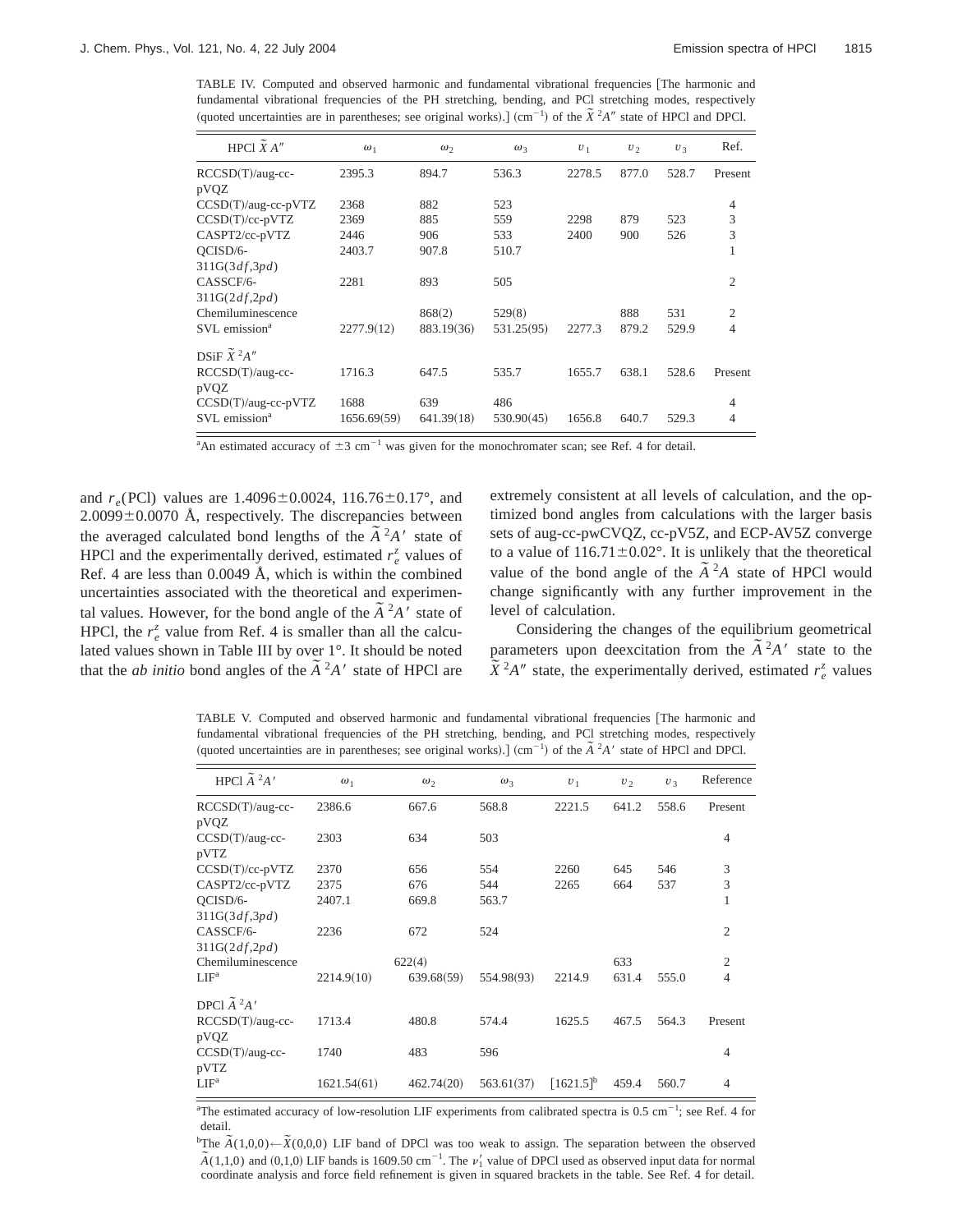| TABLE VI. Calculated and observed values of $T_e$ and $T_0$ of the $\tilde{A}^2A' \tilde{X}^2A''$ transition of HPCl/DPCl. |
|----------------------------------------------------------------------------------------------------------------------------|
|----------------------------------------------------------------------------------------------------------------------------|

| <b>HPC1</b>                             | $T_0^{\ a}/eV$ (cm <sup>-1</sup> ) | $T_e^{\ b}/eV$ (cm <sup>-1</sup> ) | Reference      |
|-----------------------------------------|------------------------------------|------------------------------------|----------------|
| $RCCSD(T)/aug-cc-pVQZ$                  | 2.725 (21 978.9)                   | 2.738 (22 080.5)                   | Present        |
| $RCCSD(T)/aug-cc-p(d+Q)Z$               | 2.721 (21 948.6)                   | 2.734 (22 050.3)                   | Present        |
| RCCSD(T)/aug-cc-pwCVQZ                  | 2.731 (22 030.4)                   | 2.744 (22 132.0)                   | Present        |
| RCCSD(T)/cc-pV5Z                        | 2.724 (21 974.3)                   | 2.737 (22 075.9)                   | Present        |
| RCCSD(T)/ECP-AV5Z                       | 2.752(22195.5)                     | 2.765(22297.1)                     | Present        |
| Averaged                                | 2.731(22025.5)                     | 2.743 (22 127.2)                   | Present        |
| RCCSD(T)/cc-pV5Z (no $h$ ) <sup>c</sup> | 2.727 (21 993.3)                   | 2.740 (22 095.9)                   | 1              |
| $CCSD(T)/cc-pVTZ$                       | 2.76(22261)                        | 2.772 (22 354.4)                   | 3              |
| CASPT2/cc-pVTZ                          | 2.78 (22 422)                      | 2.799 (22 578.7)                   | 3              |
| $CCSD(T)/aug-cc-pVTZ$                   | 2.738 (22 082)                     |                                    | 4              |
| Chemiluminescence <sup>d</sup>          | 2.71(21844)                        |                                    | $\overline{2}$ |
| LIF                                     | 2.714 (21 891.3207)                | 2.732 (22 032.71)                  | 4              |
| LIF                                     |                                    | $2.727(21992.97)^e$                |                |
| <b>DHCI</b>                             |                                    |                                    |                |
| $RCCSD(T)/aug-cc-pVQZ$                  | 2.730(22015.1)                     | 2.738 (22 080.5)                   | Present        |
| $RCCSD(T)/aug-cc-p(d+Q)Z$               | 2.726 (21 984.8)                   | 2.734 (22 050.3)                   | Present        |
| RCCSD(T)/aug-cc-pwCVQZ                  | 2.736 (22 066.6)                   | 2.744 (22 132.0)                   | Present        |
| RCCSD(T)/cc-pV5Z                        | 2.729 (22 010.5)                   | 2.737 (22 075.9)                   | Present        |
| RCCSD(T)/ECP-AV5Z                       | 2.756 (22 231.7)                   | 2.765(22297.1)                     | Present        |
| Averaged                                | 2.735(22061.7)                     | 2.743 (22 127.2)                   | Present        |
| LIF                                     | 2.720 (21 935.5880)                | 2.731 (22 026.14)                  | $\overline{4}$ |
| LIF                                     |                                    | $2.728(22001.04)^e$                |                |

<sup>a</sup>Zero-point vibrational energy (ZPVE) corrections for calculated  $T_0$  values of the present study have employed the RCCSD(T)/aug-cc-pVQZ harmonic frequencies obtained from the PEFs.

<sup>b</sup>Experimental *T<sub>e</sub>* values were obtained by correcting ZPVEs employing the experimentally derived harmonic vibrational frequencies of Ref. 4; see also footnote e.

c Using the optimized geometries and harmonic vibrational frequencies obtained at the QCISD/6-311G(3df,3pd) level of calculation. See Ref. 1 for detail.

<sup>d</sup>The original  $T_0$  position in Ref. 2 is assigned to 2.64 eV (21 305 cm<sup>-1</sup>). The value given in the table is the revised value from Ref. 1; see Ref. 1 for detail.

ezPVE correction employing the RCCSD(T)/aug-cc-pVQZ harmonic vibrational frequencies obtained from the PEFs.

from Ref. 4 give changes of  $+0.0091$ ,  $-20.51^\circ$ , and +0.0338 Å in  $r_e$ (HP),  $\theta_e$ (HPCl), and  $r_e$ (PCl), respectively. The corresponding geometrical changes from the RCCSD(T)/aug-cc-pVQZ PEFs are  $+0.0107$ ,  $-21.76^{\circ}$ , and  $+0.0369$  Å and those from the averaged calculated values are  $+0.0100, -21.61^{\circ}$ , and  $+0.0368$  Å. The agreement between the theoretically and experimentally derived geometrical changes upon deexcitation in the bond lengths of within 0.0031 Å is excellent, particularly with the averaged calculated equilibrium geometrical parameters. However, the discrepancy between the *ab initio* and experimentally derived, estimated  $r_e^z$  change of the equilibrium bond angles upon deexcitation of over 1° casts doubt on the quoted uncertainties of 0.27° and 0.12° associated with the experimentally derived, estimated  $r_e^z$  bond angle of the  $\tilde{X}^2 A''$  and  $\tilde{A}^2 A'$ states of HPCl, respectively, given in Ref. 4. The comparison between theoretically and experimentally obtained geometrical parameters, particularly the bond angle of the  $\tilde{A}^2A'$  state of HPCl, will be further discussed, when the simulated and observed SVL emission spectra are compared.

## **C. Harmonic and fundamental vibrational frequencies** of the  $\tilde{X}^2 A''$  and  $\tilde{A}^2 A'$  states of HPCI and DPCI

From Table IV, the agreement between the  $RCCSD(T)/T$ aug-cc-pVQZ fundamental vibrational frequencies of the  $\tilde{X}^2 A''$  state of HPCl and DPCl obtained from the PEF of the present study and the observed values from the SVL emission spectra of Ref. 4 is excellent for all three vibrational modes. The small differences between theory and experiment of less than 3  $cm^{-1}$  suggest that the *ab initio* PEF reported here for the  $\tilde{X}^2A''$  state of HPCl is highly accurate. The agreement between the computed fundamental vibrational frequencies obtained at lower levels of calculation from Ref. 3 and the observed values of Ref. 4 is generally not as good, as expected, and hence we focus on the higher level results of the present study from here onward. Regarding the harmonic vibrational frequencies of the  $\tilde{X}^2A''$  state of HPCl and DPCl the calculated values from the PEF agree reasonably well with the experimentally derived values for the bending and PCl stretching mode (to within  $12 \text{ cm}^{-1}$ ). In view of the lack of observed higher vibrational bands of the HP (DP) stretching modes in the SVL emission spectra of HPCl (DPCl), the calculated harmonic HP and DP stretching frequencies obtained from the *ab initio* PEFs in the present study are probably more reliable than the corresponding experimentally derived harmonic values reported in Ref. 4.

For the  $\tilde{A}^2A'$  state of HPCl and DPCl, the agreement between the fundamental vibrational frequencies of all three modes obtained from the PEF and the observed values from the LIF spectra of Ref.  $4$  is in general very good (to within 10 cm<sup>-1</sup>; see Table V) It should be noted that for the  $\tilde{A}^2 A'$ state of DPCl, the  $\tilde{A}(1,0,0) \leftarrow \tilde{X}(0,0,0)$  LIF band was too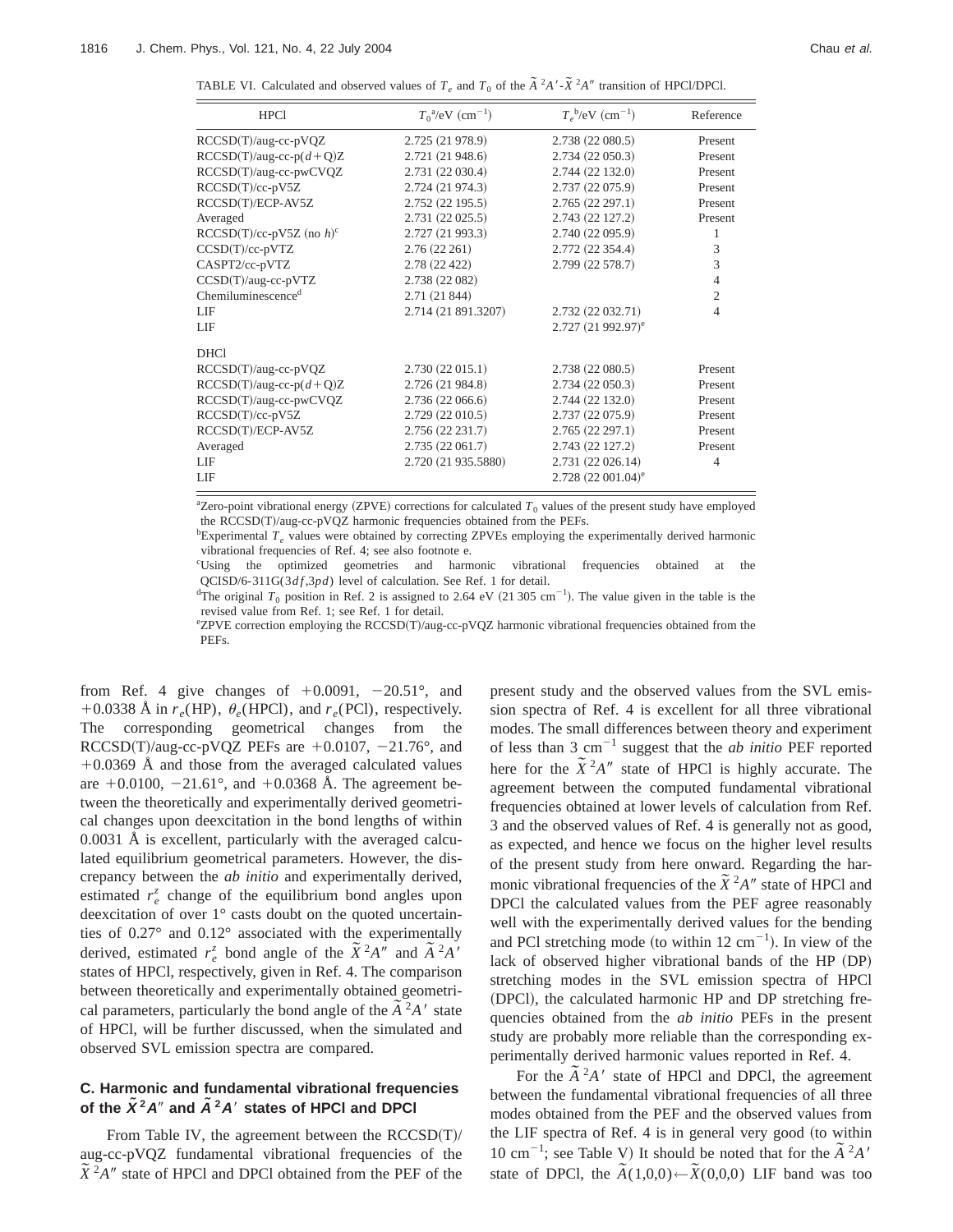

Relative Wavenumber / cm-1

FIG. 1. The  $\tilde{A}(0,0,0) \rightarrow \tilde{X}$  SVL emission spectrum of HPCl: (a) experimental spectrum from Ref. 4,  $(b)$  simulated spectrum employing the experimentally derived  $r_e^z$  geometry from Ref. 4 for both states (see Table III), (c) simulated spectrum employing the averaged *ab initio* geometry change upon deexcitation (see text), and (d) simulated spectrum employing the IFCA geometry of  $r_e$ (PH) = 1.406 25 Å,  $\theta_e$  = 116.08°, and  $r_e$ (PCl) = 2.0035 Å [averages of those used in simulating spectra  $(b)$  and  $(c)$ ; see text].

weak to assign.<sup>4</sup> Regarding the harmonic vibrational frequencies of the  $\tilde{A}^2 A'$  state, Tackett *et al.*<sup>4</sup> were unable to find any bands involving  $2\nu'_1$  in their LIP spectra of both HPCl and DPCl. Therefore, as with the  $\tilde{X}^2A''$  state discussed above, the calculated harmonic frequencies of the HP and DP stretching modes of the  $\tilde{A}^2A'$  state of HPCl and DPCl from the PEF are probably more reliable than the experimentally derived values reported in Ref. 4. For the bending and PCl stretching modes of the  $\tilde{A}^2 A'$  state of HPCl and DPCl, the agreement between the calculated harmonic vibrational frequencies and the observed values is within 28  $cm^{-1}$ .

## **D. Calculated and observed transition energies,**  $T_0$  and  $T_e$

The calculated transition energies obtained at different levels of theory are compared with the observed values in Table VI. Considering only the values from the relatively higher levels of calculation of the present study, the averaged *T<sub>e</sub>* value of the  $\tilde{A}^2 A' - \tilde{X}^2 A''$  transition of HPCl/DPCl is



Relative Wavenumber / cm-1

FIG. 2. The  $\tilde{A}(1,1,0) \rightarrow \tilde{X}$  SVL emission spectum of HPCI: (a) experimental spectrum from Ref. 4, (b) simulated spectrum employing the experimentally derived  $r_e^z$  geometry from Ref. 4 for both states (see Table III), (c) simulated spectrum employing the averaged *ab initio* geometry change upon deexcitation (see text) and (d) simulated spectrum employing the IFCA geometry of  $r_e$ (PH) = 1.406 25 Å,  $\theta_e$  = 116.08°, and  $r_e$ (PCl) = 2.0035 Å [averages of those used in simulating spectra  $(b)$  and  $(c)$ ; see text].

2.743 eV  $(22\ 127.2\ \text{cm}^{-1})\pm0.020\ \text{eV}$   $(170\ \text{cm}^{-1})$ . The averaged calculated  $T_0$  values, employing the harmonic vibrational frequencies obtained from the PEFs of the two electronic states reported here for zero-point vibrational energy corrections, is 2.731 eV  $(22 025.5 \text{ cm}^{-1})$  for HPCl, and 2.735 eV  $(22061.7 \text{ cm}^{-1})$  for DPCl. The agreement between these averaged calculated  $T_0$  values and the corresponding observed values from Ref. 4 is within  $0.017 \text{ eV}$   $(135 \text{ cm}^{-1})$ . No obvious trend can be identified in the calculated  $T_e$  values obtained at different levels of theory. It appears that the different contributions from basis set extension, core electrons, and relativity to the calculated relative electronic energy are probably not in the same direction, and hence would cancel each other at least to a certain extent. It is therefore concluded that any further improvements in the level of calculation would not change the computed relative electronic energy significantly, and a theoretical uncertainty of  $\sim 0.02$  eV  $(160 \text{ cm}^{-1})$  would be near the best achievable for *ab initio* relative electronic energies.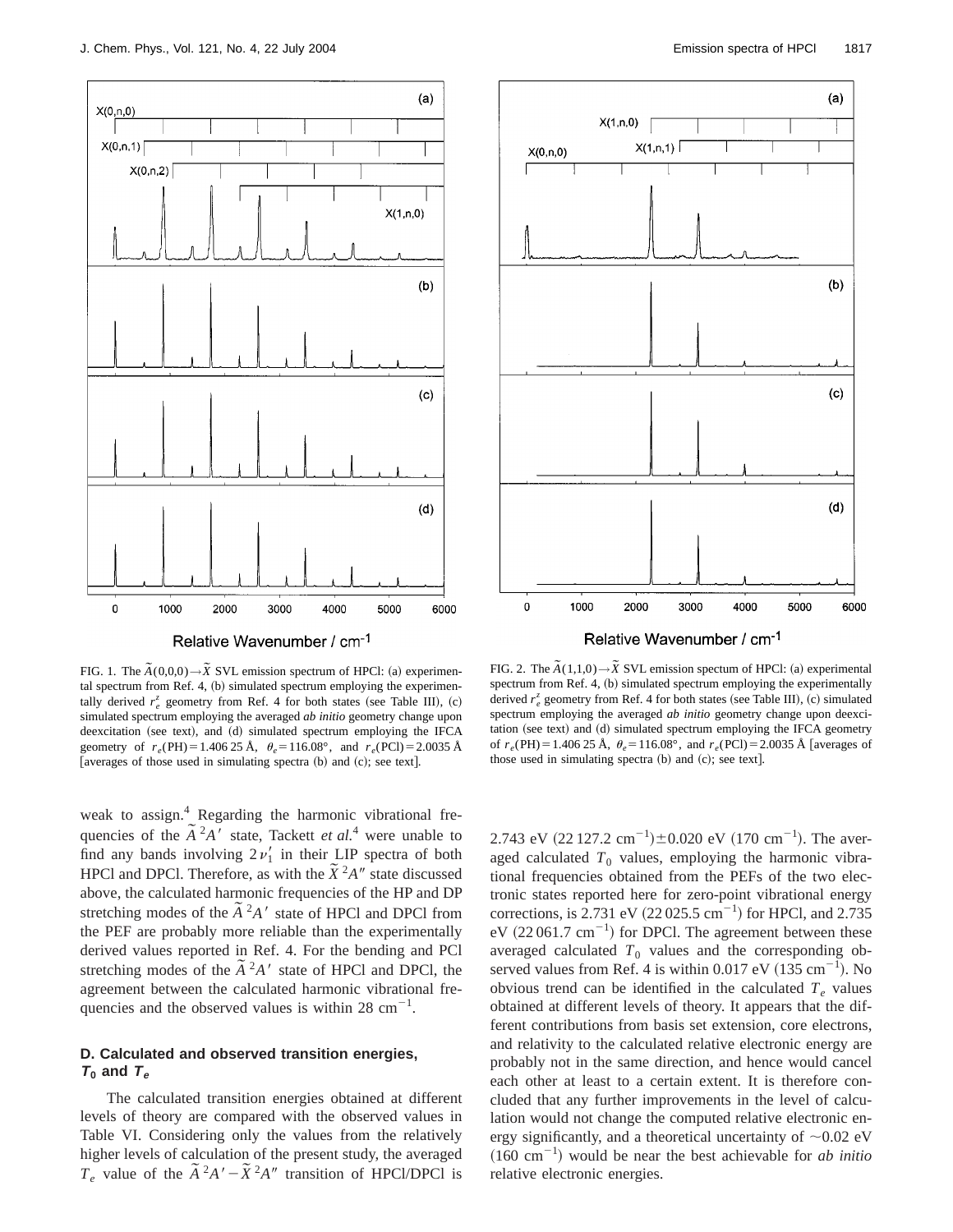

Relative Wavenumber / cm-1

FIG. 3. The  $\tilde{A}(0,0,0) \rightarrow \tilde{X}$  SVL emission spectum of DPCI: (a) experimental spectrum from Ref. 4, (b) simulated spectrum employing the experimentally derived  $r_e^z$  geometry from Ref. 4 for both states (see Table III), (c) simulated spectrum employing the averaged *ab initio* geometry change upon deexcitation and (d) simulated spectrum employing the IFCA geometry of  $r_e$ (PH)=1.406 25 Å,  $\theta_e$ =116.08°, and  $r_e$ (PCl)=2.0035 Å [averages of those used in simulating spectra  $(b)$  and  $(c)$ ; see text].

## **E. Comparison between simulated and observed SVL emission spectra of HPCl and DPCl**

Figures 1–4 show the four observed SVL emission spectra published in Ref. 4  $[top$  spectra  $(a)$  in Figs. 1–4 $]$ . Selected, corresponding simulated SVL emission spectra are also shown in Figs. 1–4 for comparison. These simulated spectra have been obtained employing the experimentally derived, estimated  $r_e^z$  geometrical parameters of the  $\tilde{X}^2 A''$  state from Ref. 4  $[r_e(HP) = 2.0388 \text{ Å}, r_e(PCl) = 1.4158 \text{ Å}, \text{ and}$  $\theta_e$  = 95.02°; see Table III] in all cases, and the following sets  $\sigma_e$  - 5.02 ; see rable H<sub>J</sub> In an eases, and the following sets<br>of geometrical parameters for the  $\tilde{A}^2A'$  state for the different sets of simulated spectra  $[(b), (c),$  and  $(d)]$  shown in each figure. (b) The experimentally derived, estimated  $r_e^z$  bond lengths and angle from Ref. 4 were used for the  $\tilde{A}^2A'$  state  $(\theta_e = 115.53^\circ \text{ for the } \tilde{A}^2 A' \text{ state; see Table III}; \text{ (c) The}$ averaged *ab initio* changes in the equilibrium bond lengths and angle upon deexcitation as discussed above were used together with the experimentally derived, estimated  $r_e^z$  geometrical parameters of the  $\tilde{X}^2 A''$  state to give the geometri-



Relative Wavenumber / cm<sup>-1</sup>

FIG. 4. The  $\tilde{A}(0,1,2) \rightarrow \tilde{X}$  SVL emission spectum of DPCI: (a) experimental spectrum from Ref. 4,  $(b)$  simulated spectrum employing the experimentally derived  $r_e^z$  geometry from Ref. 4 for both states (see Table III), (c) simulated spectrum employing the averaged *ab initio* geometry change upon deexcitation, and (d) simulated spectrum employing the IFCA geometry of  $r_e$ (PH) = 1.406 25 Å,  $\theta_e$  = 116.08°, and  $r_e$ (PCl) = 2.0035 Å [averages of those used in simulating spectra  $(b)$  and  $(c)$ ; see text].

cal parameters of the  $\tilde{A}^2 A'$  state  $[r_e(PCl) = 2.0020 \text{ Å}, \theta_e$  $=116.63^{\circ}$ , and  $r_e(HP) = 1.4085 \text{ Å}$ ; (d) The IFCA bond lengths of  $r_e(PCl) = 2.0035$  and  $r_e(HP) = 1.4063$  Å and bond angle of  $\theta_e = 116.08^\circ$  were used for the  $\tilde{A}^2 A'$  state [these are the averaged values between those used to obtain simulated spectra  $(b)$  and  $(c)$ ].

In the comparison between the observed and simulated spectra, it should be borne in mind that the experimental spectra from Ref. 4 were not corrected for wavelengthdependent response of the monochromator and detection system. In addition, the variation of the electronic transition dipole moment over the electronic band has been ignored in the simulated spectra. In spite of these experimental and theoretical shortcomings, it can be seen from Figs. 1–4 that the overall agreement between the observed and simulated spectra is very good. All vibrational features of the observed SVL emission spectra are reasonably well produced in the corresponding simulated spectra shown. Before comparing the observed and simulated spectra in more detail, it should be noted that the changes in the bond lengths upon deexcitation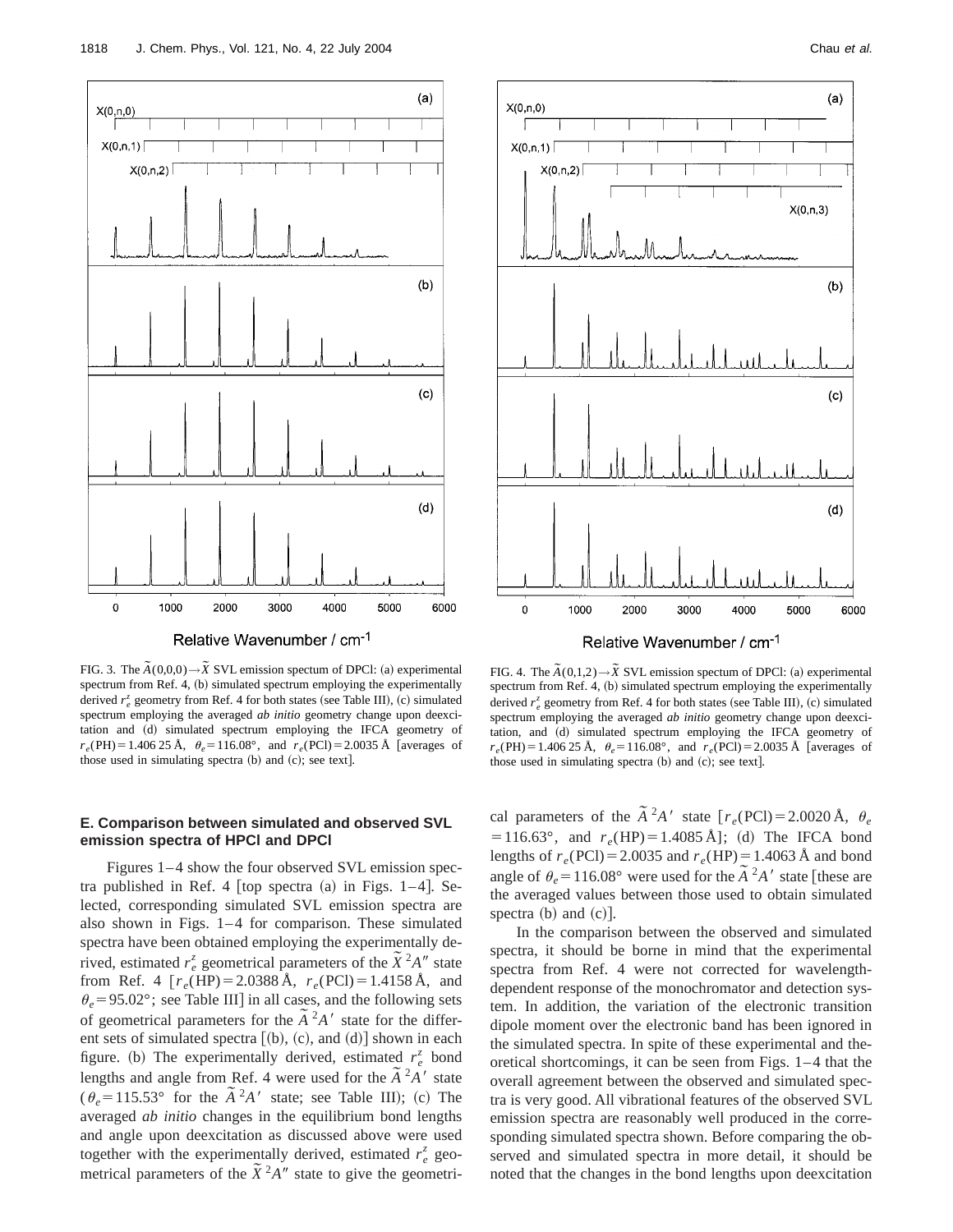

FIG. 5. The chemiluminescence spectrum of HPCl: (a) Experimental spectrum from Ref. 2, (b) simulated spectrum, employing the IFCA geometry of the  $\tilde{A}^2A'$  state [see figure caption (d) of Figs. 1–4 and text], with a Boltzmann distribution for the populations of the low-lying vibrational levels of the  $\tilde{A}^2A'$  state at a vibrational temperature of 800 K (c) simulated spectrum, employing the IFCA geometry of the  $\tilde{A}^2A'$  state [see figure caption (d) of Figs. 1-4 and text], with a non-Boltzmann distribution for the populations of the low-lying vibrational levels of  $\tilde{A}^2A'$  state (weights of different SVL emissions used to obtain the simulated spectrum are given in Table VII), and (d) simulated spectrum, employing an IFCA bond angle of  $113.5^\circ$ , with a Boltzmann distribution at 800 K (see text).

from the *ab initio* calculations and from the experimentally derived, estimated  $r_e^z$  structures are very similar, as discussed, and are also relatively small in magnitude. The major geometrical change upon deexcitation lies in the bond angle and the major observed vibrational structure involves mainly the bending mode. In addition, it has been noted above that the best averaged *ab initio* bond angle of the  $\tilde{A}^2A'$  state differs from the experimentally derived, estimated  $r_e^z$  value of Ref. 4 by more than 1°. Hence, the major concern of the geometrical change upon deexcitation lies in the bond angle from the  $\tilde{A}^2 A'$  state. In view of the above considerations, the three sets of excited state geometrical parameters used for the simulated spectra  $(b)$ ,  $(c)$ , and  $(d)$  shown in Figs. 1–4, may be viewed as representatives of the variation of the bond angle of the  $\tilde{A}^2 A'$  state used in the IFCA procedure. Bearing the above considerations in mind, the three sets of simulated spectra  $[(b), (c),$  and  $(d)$  in Figs. 1–4 are compared with the corresponding observed spectra  $(a)$  in Figs. 1–4 as follows.



FIG. 6. Some simulated SVL emission spectra, which contribute to the simulated "composite" chemiluminescence spectrum [top trace same as Fig.  $5(c)$ ; see text.

For the  $\tilde{A}(0,0,0)$  SVL emission (Fig. 1), the simulated spectrum (b) appears to match best with the observed spec $trum (a)$  among the three simulated spectra. However, for the  $\tilde{A}(1,1,0)$  SVL emission (Fig. 2) with the simplest vibrational structure, the simulated spectrum (b) underestimates slightly the relative intensity of the  $X(1,1,0)$  vibrational component, and the simulated spectrum (d) matches best with the observed spectrum (a). For the  $\tilde{A}(0,1,2)$  SVL emission of DPCl  $(Fig. 4)$ , all three simulated spectra  $(b)$ ,  $(c)$ , and  $(d)$  give very long vibrational progressions with significant relative intensities even beyond the  $5000 \text{ cm}^{-1}$  region (the wave number scale is displacement from the laser excitation frequency, giving a direct measure of the ground state vibrational energy; see Ref. 4), while the relative intensities of the higher components of the vibrational structure of the lower electronic state in the observed spectrum  $(a)$  tail off at the ca.  $4000 \text{ cm}^{-1}$  region. These comparisons suggest that the efficiency of the detector system used in Ref. 4 to obtain the SVL  $\tilde{A}(0,1,2)$  emission spectrum of DPCl is very likely decreasing towards lower emission energies (corresponding to emission to higher vibrational levels of the  $\tilde{X}^2 A''$  state). Bearing this in mind, it appears that the simulated spectrum  $(d)$ , which is a compromise between the simulated spectra  $(b)$ and  $(c)$ , matches best with the observed spectrum  $(a)$ . Summing up, based on the comparisons between the simulated and observed spectra discussed above, it is concluded that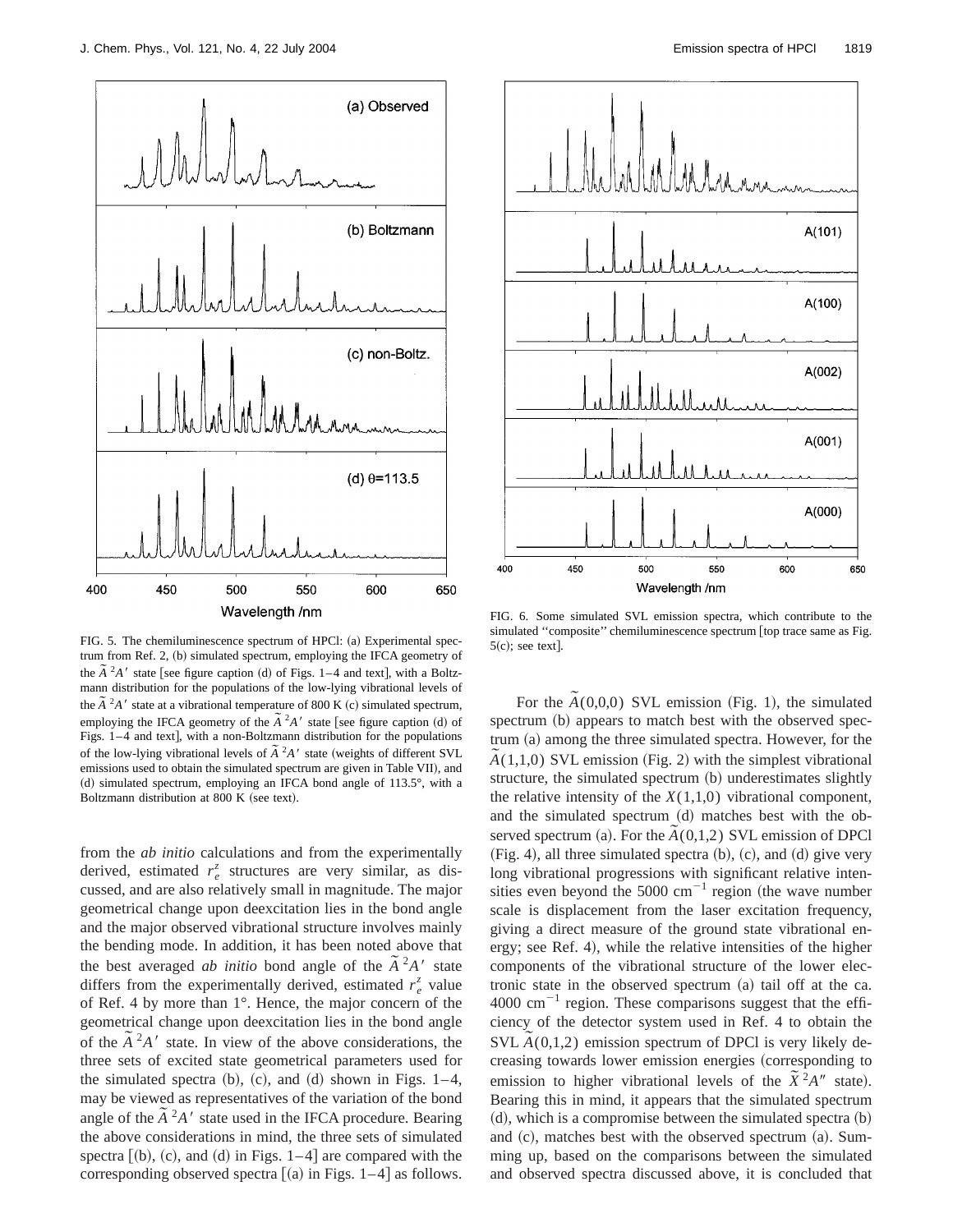spectra  $(d)$  in Figs. 1, 2, and 4 have the best overall matches with the corresponding observed spectra  $(a)$ , and the IFCA geometry of the  $\tilde{A}^2 A'$  state is  $r_e(\text{PCl}) = 2.0035 \pm 0.0015 \text{ Å}$ ,  $\theta_e = 116.08 \pm 0.60^{\circ}$ , and  $r_e$ (HP) = 1.4063  $\pm$  0.0015 Å. It is noted that the IFCA bond angle of 116.08° obtained for the  $\tilde{A}^2 A'$  state is an average value between those used to obtain spectra (b) and (c)  $[115.53°$  (experimentally derived, estimated  $r_e^z$  value of Ref. 4) and 116.63° (based on the averaged *ab initio* geometry change obtained here) respectively], and spectral simulations reported here suggests that the true equilibrium bond angle of the  $\tilde{A}^2A'$  state lies on the larger side of the uncertainty of the experimentally derived, estimated  $r_e^z$ value of Ref. 4, and on the smaller side of that of the best *ab initio* value obtained here. Since the observed SVL emission spectra are not corrected for wavelength dependency of the detector system, a rather large uncertainty of  $\pm 0.60^{\circ}$  has been given to the IFCA bond angle. Nevertheless, the experimentally derived, estimated  $r_e^z$  values of Ref. 4 and the very consistent *ab initio* values obtained here (Table VI) are just within this uncertainty. However, the difference of  $\sim 3.6^{\circ}$ between the present IFCA bond angle of 116.08°, which has been obtained including anharmonicity in the calculation of the FC factors, and the earlier IFCA value of 112.6° obtained within the harmonic oscillator model is quite large and clearly way beyond the uncertainty of  $\pm 0.60^{\circ}$ . The considerably smaller, earlier IFCA value of Ref. 1 is obviously in error. This is at least partly due to the neglect of anharmonicity in our previous calculations of FC factors, but is also partly due to the assumption of a Boltzmann distribution of the population in the low-lying vibrational levels of the upper electronic state used in the simulation of the overlapping vibrational bands in the chemiluminescence spectrum. We will come back to this, when the chemiluminescence spectrum is considered.

Regarding the  $\tilde{A}(0,0,0)$  SVL emission spectrum of DPCl, although the overall match between the simulated and observed spectra is reasonably good for all three simulated spectra shown in Fig. 3, simulated spectra obtained in the IFCA procedure cannot reproduce the rather strong relative intensity of the  $\tilde{X}(0,2,0)$  vibrational component observed at an energy of  $1277.3 \text{ cm}^{-1}$  from the ground vibrational level of the lower electronic state. All simulated spectra  $(b)$ ,  $(c)$ , and (d) give a gradual and smooth change in the relative intensities of successive vibrational components in the main bending progression. However, the  $\tilde{X}(0,2,0)$  component in the observed spectrum [Fig.  $3(a)$ ] appears to have a relative intensity, which is significantly stronger than that expected from the trend of the rest in the vibrational progression. A simulated SVL  $\tilde{A}(0,0,0)$  emission spectrum of DPCl, which gives the  $\tilde{X}(0,2,0)$  component of maximum relative intensity in the vibrational progression, requires an excited state bond angle significantly smaller than 115.0° and such a spectrum still gives a gradual and smooth change in the relative intenstrium gives a gradian and smooth enarge in the relative members of all members of the  $\tilde{X}(0,n,0)$  series. We are unable to explain this abnormality in the relative intensity of the  $\overline{X}(0,2,0)$  component in the observed SVL  $\overline{A}(0,0,0)$  spectrum of DPCl based on our spectral simulation, and hence have

TABLE VII. The relative weights used in the non-Boltzmann distribution of the populations of some low-lying vibrational levels of the  $\tilde{A}^2A'$  state of HPCl employed in simulating the chemiluminescence spectrum as shown in Fig.  $5(c)$  and Fig. 6 (top trace); see text.

| $A(\nu'_1, \nu'_2, \nu'_2)$ | Weights <sup>a</sup> (present work) | Weights (Ref. 3) |
|-----------------------------|-------------------------------------|------------------|
| (0,0,0)                     | 0.15                                | 0.65             |
| (0,0,1)                     | 0.34                                |                  |
| (0,1,0)                     | 0.10                                | 0.20             |
| (0,0,2)                     | 0.21                                |                  |
| (0,1,1)                     | 0.02                                |                  |
| (0,2,0)                     | 0.04                                | 0.10             |
| (0,3,0)                     | 0.01                                | 0.05             |
| (1,0,0)                     | 0.05                                |                  |
| (1,0,1)                     | 0.09                                |                  |

<sup>a</sup>Normalized to unity.

not considered this emission in deriving the IFCA geometry of the  $\tilde{A}$  state.

From computed FC factors, the  $\tilde{X}(1,n,0)$  series has a nontrivial contribution to the SVL  $\tilde{A}(0,0,0)$  emission spectrum of HPCl [see the bar diagrams and the vibrational designations shown in Fig.  $1(a)$ ]. Vibrational components of the  $\overline{X}(1,n,0)$  series are energetically close to, and hence overlap with, vibrational components of the  $\tilde{X}(0,n+2,1)$  series [for example, the  $\tilde{X}(1,0,0)$  and  $\tilde{X}(0,2,1)$  vibrational levels were calculated to be only 12.6 cm<sup>-1</sup> apart; see Table II]. For the SVL  $\tilde{A}(1,1,0)$  emission of HPCl, computed FC factors suggest that the very weak feature is due to the  $\tilde{X}(1,n,1)$  and  $\overline{X}(0,n,0)$  series [see Fig. 2(a)]. Similarly, the very weak feature in the SVL  $\tilde{A}(0,0,0)$  emission spectrum of DPCl is due to the  $\tilde{X}(0,n,1)$ , and to a smaller extent  $\tilde{X}(0,n,2)$ , series. However, the  $\tilde{X}(1,0,1)$  and  $\tilde{X}(1,0,2)$  components of DPCl given in Table II of Ref. 4 do not have significant computed FC factors according to our calculations on the SVL  $\tilde{A}(0,0,0)$  and  $(0,1,2)$  emissions of DPCl and we are unable to assign these vibrational components in our simulated spectra in Figs. 3 and 4. Perhaps these vibrational components were observed in unpublished dispersed fluorescence spectra of DPCl, which are not available to us.

#### **F. Comparison between simulated and observed chemiluminescence spectra of HPCl**

Figure 5 compares the observed chemiluminescence spectrum of HPCl reported in Ref. 2 [Fig.  $5(a)$ ] with the corresponding simulated spectra obtained in the present study. The simulated emission spectrum Fig.  $5(c)$ , includes contributions from a non-Boltzmann distribution of the lowlying vibrational levels of the  $\tilde{A}^2A'$  state, with the relative weights of the different emissions involved given in Table VII. The simulated emission spectrum Fig.  $5(b)$ , has employed a Boltzmann distribution with a vibrational temperature of 800 K. This simulated spectrum is the best match with the observed spectrum obtainable based on a Boltzmann distribution (the only variable in the match is the vibrational temperature). Both simulated spectra Figs.  $5(b)$  and  $5(c)$ , have employed the IFCA geometry for the  $\tilde{A}^2A'$  state of HPCl, obtained above, when the SVL emissions were con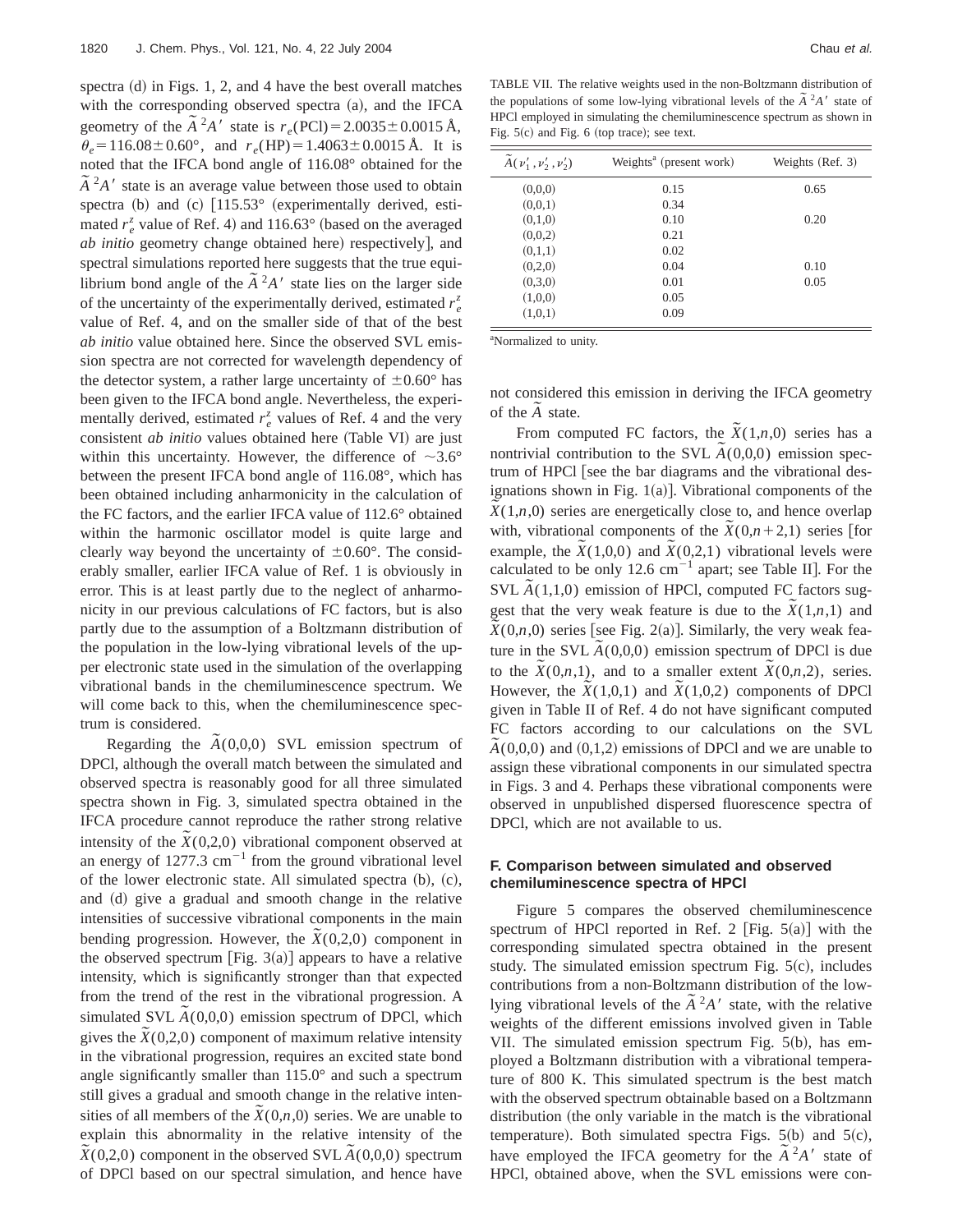sidered. Figure  $5(d)$  shows the simulated spectrum including contributions from bands based on a Boltzmann upper state distribution with a temperature of 800 K, but with an IFCA bond angle of 113.5 $\degree$  (and the  $r_e$ 's from the PEF) for the  $\tilde{A}^2 A'$  state of HPCl. Figure 6 shows simulated spectra of most of the individual SVL emissions, which have significant contributions to the simulated composite spectrum top trace in Fig. 6, which is the same as Fig.  $5(c)$ .

Before each simulated and observed chemiluminescence spectrum of HPCl are compared in detail, it should be noted that the relative intensities of the different members of the main vibrational progression observed in the chemiluminescence spectrum<sup>2</sup> of HPCl, the  $\tilde{A}(0,0,0) \rightarrow \tilde{X}(0,n,0)$  progression [Fig.  $5(a)$ ], do not match exactly with those observed in the SVL  $\tilde{A}(0,0,0)$  emission spectrum of Ref. 4 [see vibrational assignments given in Fig.  $1(a)$ ]. Specifically, the relative intensities of the higher members of this vibrational series in the chemiluminescence spectrum decrease faster than those in the SVL emission spectrum, and the  $\tilde{X}(0,2,0)$  component in the SVL  $\tilde{A}(0,0,0)$  emission spectrum has the maximum relative intensity, while in the observed chemiluminescence spectrum, the  $\tilde{X}(0,1,0)$  component is the strongest. Just considering the experimental chemiluminescence spectrum of Ref. 2 [Fig. 5(a)] and the SVL  $\tilde{A}(0,0,0)$  emission spectrum of Ref. 4 [Fig. 1(a)], it is unclear whether the discrepancies between the two observed spectra in the main  $\tilde{A}(0,0,0) \rightarrow \tilde{X}(0,n,0)$  progression is due to the different wavelength dependences of the detector systems used in the two different experimental setups (the chemiluminescence spectrum was not corrected for any wavelength-dependent instrumental response<sup>18</sup>) or due to overlapping emissions arising from low-lying excited vibrational levels of the upper state in the chemiluminescence spectrum<sup>2</sup> [the SVL  $\tilde{A}(0,0,0)$ ] emission $4$  is obviously free from such overlapping bands]. Since the wavelength dependences of the detector systems used in Refs. 2 and 4 are unavailable to us, we can only ignore them in the following discussion and assume that the discrepancies between the reported SVL  $\tilde{A}(0,0,0)$  emission spectrum and the chemiluminescence spectrum are merely due to extra bands in the latter arising from emissions from higher vibrational levels of the upper electronic state.

First, the simulated spectrum with a bond angle of 113.5° for the  $\tilde{A}^2 A'$  state [Fig. 5(d)] is considered. The main features of this simulated spectrum match almost exactly with those of the observed spectrum [Fig.  $5(a)$ ], except for the ''shoulders'' or ''multiplet'' structure associated with the observed main  $\tilde{X}(0,n,0)$  series and, to a lesser extent, small discrepancies in the region of ca. 450 nm. The bond angle of the  $\tilde{A}^2A'$  state employed in this simulated spectrum (including anharmonicity) is larger than the IFCA value obtained previously with the harmonic oscillator model, $\frac{1}{1}$  but is still smaller than the very consistent *ab initio* values by ca. 3°. Based on our previous conclusion that excessive variations of geometrical parameters (from reliable *ab initio* values) in the IFCA procedure are not recommended,<sup>10</sup> and also noting the good agreement between the simulated and observed SVL mission spectra using the IFCA bond angle of 116.08° for the  $\tilde{A}^2 A'$  state discussed above, we have to conclude that such a good match between the simulated and observed spectra of Figs.  $5(d)$  and  $5(a)$ , respectively, is fortuitous. This is similar to the near exact match between the simulated spectrum obtained within the harmonic oscillator model and the observed spectrum reported previously in Ref. 1, employing an IFCA bond angle of 112.6° for the  $\tilde{A}^2A'$  state. With the SVL emission spectra of Ref. 4 available at present, and the spectral simulation including anharmonicity and the systematic high-level *ab initio* geometry optimization calculations carried out in the present study, the bond angle of the  $\tilde{A}^2 A'$ state of HPCl has now been established to be  $116.08 \pm 0.60^{\circ}$ as discussed above. As a result, in the simulation of the chemiluminescence spectrum reported in Ref. 2, only the populations of the low-lying excited vibrational levels of the  $\tilde{A}^2 A'$  state need to be considered, as follows.

Employing the JFCA geometry of the  $\tilde{A}^2A'$  state of HPCl obtained in the present investigation and assuming a Boltzmann distribution for the vibrational populations of the upper state in the simulation, the best match obtained between the simulated and observed spectrum [Figs.  $5(b)$  and  $5(a)$ , respectively] is with a vibrational temperature of 800 K. Although the overall observed vibrational envelope is produced in the simulated spectrum, the match between Figs.  $5(a)$  and  $5(b)$  is not exact. Specifically, the discrepancies in the main  $\tilde{X}(0,n,0)$  series are similar to those between the observed SVL  $\tilde{A}(0,0,0)$  emission [Fig. 1(a)] and the observed chemiluminescence spectrum [Fig.  $5(a)$ ] discussed above. In addition, the match between the simulated and observed chemiluminescence spectra in the region arising from higher vibrational levels in the  $\tilde{A}^2 A'$  state (ca. 450 nm) is also not exact. It was found that it was not possible to improve the match further by adjusting only the vibrational temperature used in the Boltzmann distribution. Consequently, a non-Boltzmann distribution involving higher vibrational levels of the upper state has to be considered, as proposed in Ref. 3.

With a non-Boltzmann distribution of relative weights of populations in various vibrational levels of the  $\tilde{A}^2 A'$  state of HPCl given in Table VII, the simulated spectrum shown in Fig.  $5(c)$  gives a better match with the observed spectrum Fig. 5(c) gives a better matter what the observed spectrum<br>
[Fig. 5(a)] in the main  $\tilde{X}(0,n,0)$  series than that obtained with a Boltzmann distribution [Fig.  $5(b)$ ], and also gives multiplet structures in the vibrational components in the higher wavelength region. It should be noted that the multiplet structure in each vibrational component of the observed spectrum is not well resolved, and also with a non-Boltzmann distribution, the choices of relative weights of vibrational populations and the low-lying vibrational levels of the upper state from which emissions are included in the spectral simulation, which give the best match, may not be unique. In view of these experimental and theoretical limitations, the main aim in obtaining the simulated spectrum shown in Fig.  $5(c)$  has been to match the overall pattern of the observed vibrational structure with the smallest numbers of SVL emissions from the low-lying vibrational levels of the upper state. Although the match between Figs.  $5(a)$  and  $5(c)$  is not exact, we believe that this aim has been largely achieved. It should be pointed out that, it is contributions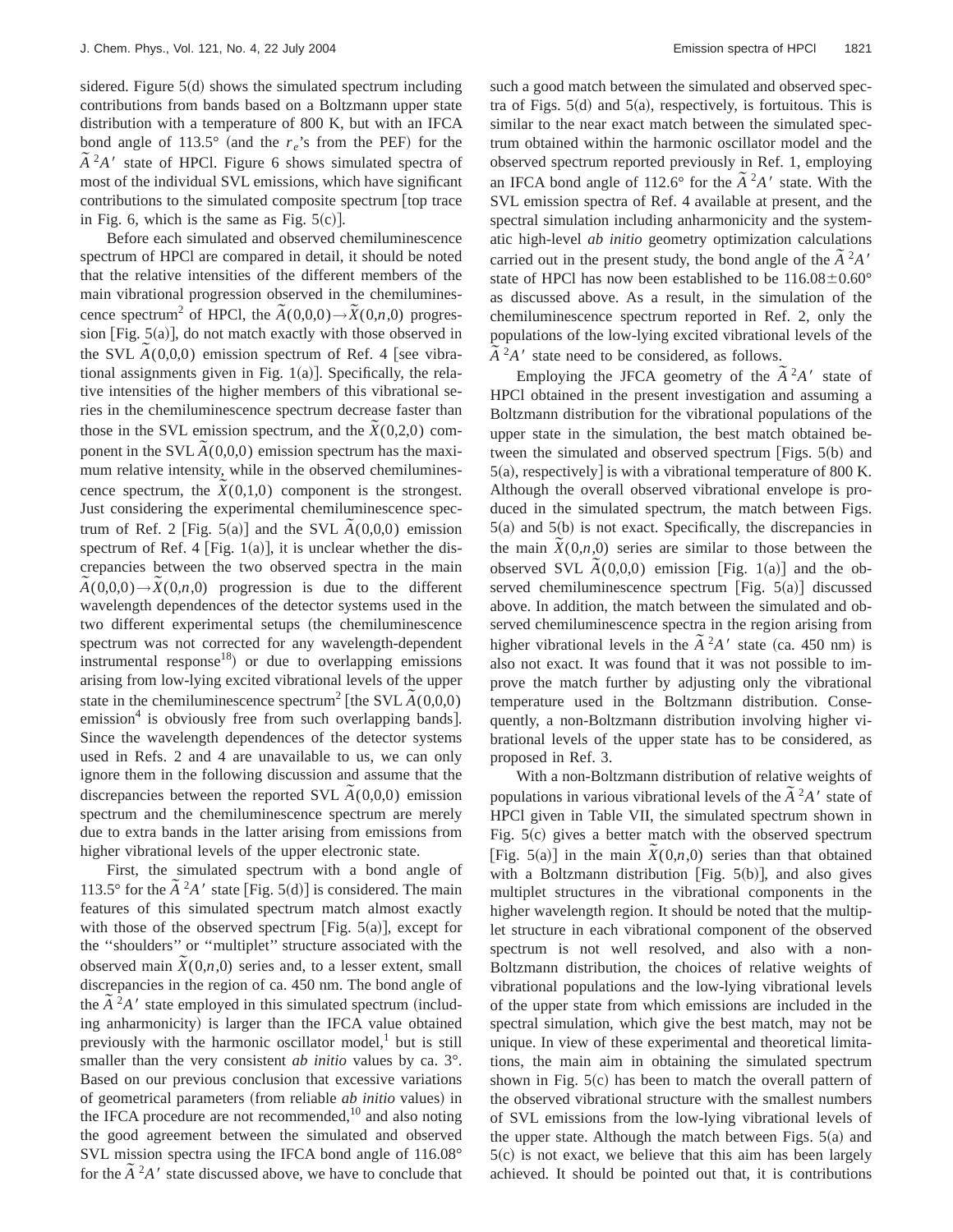from the SVL  $\tilde{A}(1,0,1)$ ,  $(0,0,2)$ , and  $(0,0,1)$  emissions, which have shifted the strongest vibrational component in the simulated chemiluminescence spectrum (top trace in Fig. 6) from the strongest  $\tilde{X}(0,2,0)$  component of the  $\tilde{A}(0,0,0)$  $\rightarrow \tilde{X}(0,n,0)$  series (bottom trace in Fig. 6) to the  $\tilde{X}(0,1,0)$ component [see Fig.  $1(a)$  for their assignments/positions], and lead to good agreement between simulation and observation in the pattern of the main vibrational structure in the 450–550 nm region of the chemiluminescence spectrum. SVL emissions from higher vibrational levels in the  $\tilde{A}^2 A'$ state than those shown in Table VII have been considered, but their inclusion did not improve the match between the simulated and observed spectra. One main difficulty in the match is the balance between the agreement for the main  $\tilde{X}(0,n,0)$  series and the agreement for the other weaker series. Nevertheless, the region of near 450 nm is dominated by the  $\tilde{A}(0,n,0) \rightarrow \tilde{X}$  emissions, with  $n=1-3$ , which have only weak contributions to the higher wavelength region, and hence their individual SVL emissions are not shown in Fig. 6. Summing up, spectral simulation carried out in the present study confirms that the chemiluminescence spectrum reported in Ref. 2 has a non-Boltzmann distribution in the upper state, which should be close to the relative populations given in Table VII.

## **IV. CONCLUDING REMARKS**

Near state-of-the-art level *ab initio* calculations have been carried out on the  $\tilde{A}^2 A^{\prime}$  and  $\tilde{X}^2 A^{\prime\prime}$  states of HPCl, giving highly consistent and reliable computed equilibrium geometrical parameters, PEFs, fundamental and harmonic vibrational frequencies of, and transition energies between, the two states. Simulated SVL emission spectra of HPCl and DPCl and chemiluminescence spectrum of HPCl have been obtained based on computed FC factors which consider anharmonicity explicitly. Experimentally derived equilibrium geometrical parameters for the  $\tilde{A}^2A'$  state of HPCl have been obtained via the IFCA procedure based on comparison between simulated and observed SVL emission spectra. These IFCA geometrical parameters of the  $\tilde{A}^2 A^7$  state obtained in the present investigation, based on simulated spectra including anharmonicity, agree much better with the state-of-the-art *ab initio* values than those reported previously based on simulated spectra obtained within the harmonic oscillator model, $<sup>1</sup>$  particularly for the bond angle. In</sup> addition, the IFCA bond angle obtained here has a value which is in between highly consistent *ab initio* values and the experimentally derived, estimated  $r_e^z$  value reported in Ref. 4. An uncertainty of  $\pm 0.60^{\circ}$ , which covers highly consistent *ab initio* values and the experimentally derived, estimated  $r_e^z$  value of Ref. 4, is quoted here.

Simulated chemiluminescence spectra reported here, which include anharmonicity in each electronic state, suggest a non-Boltzmann distribution of vibrational populations in the upper electronic state, confirming the proposal of Baraille *et al.*<sup>3</sup> However, we are unable to compare the full set of relative weights of the vibrational populations in the  $\tilde{A}^2 A'$ state used here to produce Fig.  $5(c)$  with that used to produce the simulated spectrum of Ref. 3 [Fig. 2(b) therein], as Baraille *et al.* has only reported the partition function coefbatance *a*  $\alpha$ , has only reported the partition raneator coefficients of the  $\tilde{A}(0,n,0)$  levels for  $n=0$  to 3  $(0.65, 0.20, 0.10,$ and 0.05, respectively; see Table VII) used in their spectral simulation, despite the involvement of the SVL  $\tilde{A}(0,0,p)$  $\rightarrow \tilde{X}$  emissions in their simulation. Our simulations do agree  $\overline{X}$  emissions in their simulation. Our simulations to agree with their simulations in that some SVL  $\tilde{A}(0,0,p)$  emissions are involved in the chemiluminescence spectrum as discussed above (see also Table VII). However, the relative vibrational populations of the  $\tilde{A}(0,n,0)$  levels for  $n=0-3$  obtained here only agree qualitatively with their values. At the same time, we find that including SVL  $\tilde{A}(1,0,p)$  emissions with  $p=0$  and 1 helps to improve the match between the simulated and observed spectra, but based on their computed FC factors, Baraille *et al.* concluded otherwise. Since HPCl was produced in the exothermic reaction between PCl, and H atom, $2$  it is not unreasonable to expect HPCl to be produced vibrationally excited in the HP stretching mode, as HP is the newly formed bond. Considering the simulated spectrum of HPCl in Ref. 3, it appears that its overall pattern of vibrational structure is similar to that of the SVL  $\tilde{A}(0,0,0)$  emission of Ref. 4 [Fig.  $1(a)$ ], with the strongest simulated vibrational component at ca. 500 nm  $[\tilde{X}(0,2,0)]$  in contrast to the strongest observed vibrational component at ca. 450 nm  $[\tilde{X}(0,1,0)]$  in the chemiluminescence spectrum of Ref. 2 (see Fig. 6). We can only conclude that our simulated spectrum in Fig.  $5(c)$  has a better match with the observed chemiluminescence spectrum<sup>2</sup> than the simulated spectrum reported in Ref. 3.

In the comparison between simulated and observed spectra, one major source of uncertainty comes from the wavelength dependence of the detector system used to obtain the experimental spectrum, which is usually not corrected in published observed spectra. On the theoretical side, the variation of transition moment over a spectral band needs to be considered in order to give more reliable simulated spectra. Incorporating this into our on-going research program of spectral simulation is underway.

#### **ACKNOWLEDGMENTS**

The authors are grateful to the Research Grant Council (RGC) of the Hong Kong Special Administrative Region  $(HKSAR, Grant Nos. AoE/B-10/1 and PolyU 5003/03P)$  and the Research Committee of the Hong Kong Polytechnic University, HKSAR (Grant No. G-T635) for financial support. The EPSRC (UK) National Service for Computational Chemistry Software is acknowledged for providing computational resources in carrying out the *ab initio* calculations of this study. This work was also supported by the Leverhulme Trust, and helpful discussions with Dr. Chris Whitehead (Manchester, UK) are acknowledged.

 $2^2$ M. J. Bramwell, D. M. Rogers, J. J. W. McDouall, and J. C. Whitehead, Chem. Phys. Lett. 331, 483 (2000).

<sup>&</sup>lt;sup>1</sup> E. P. F. Lee, D. K. W. Mok, J. M. Dyke, and F.-T. Chau, Chem. Phys. Lett. 340, 349 (2001).

<sup>3</sup> I. Baraille, C. Larrieu, A. Dargelos, and M. Chaillet, Chem. Phys. **289**,  $263$   $(2003)$ .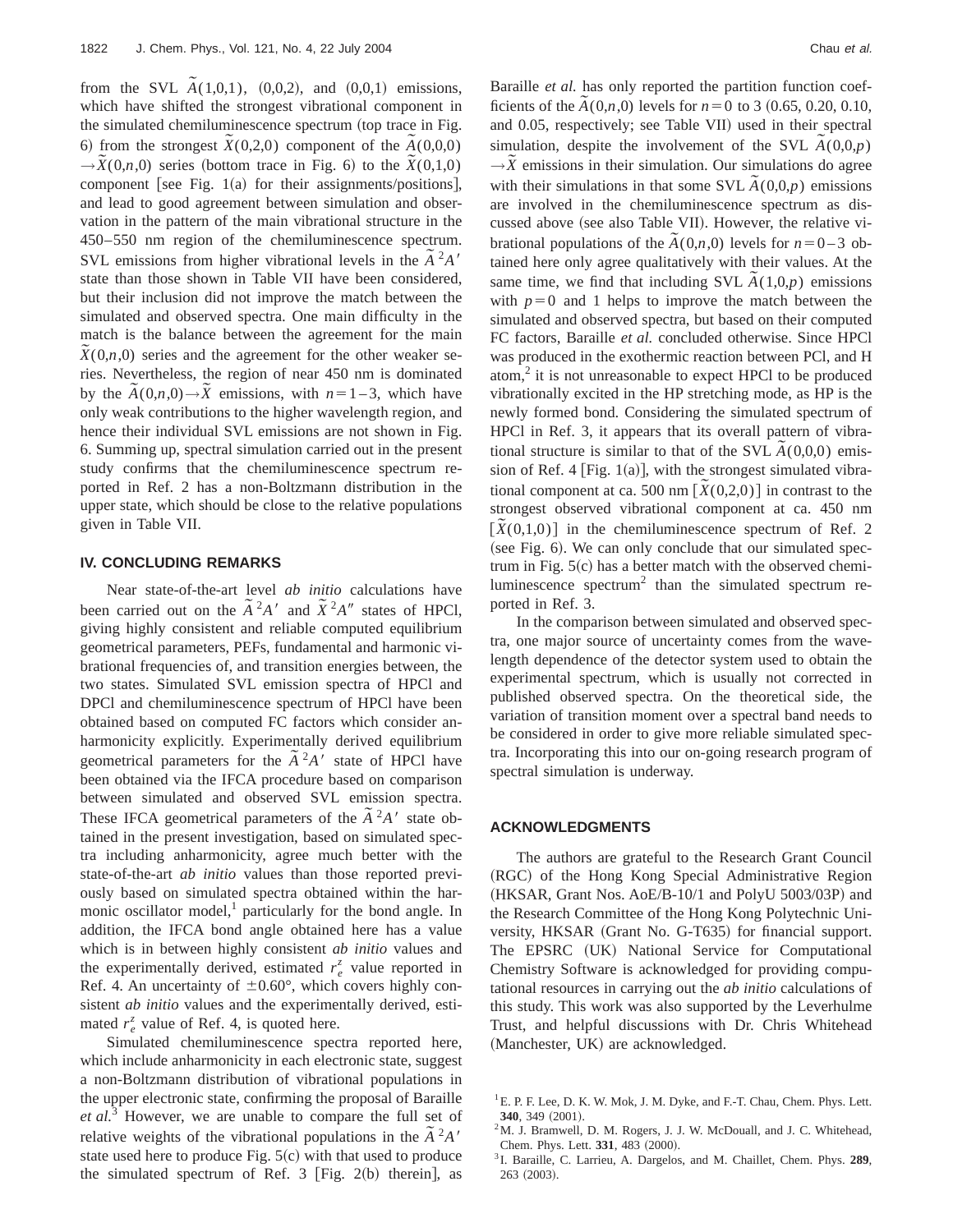- 4B. S. Tackett, S.-G. He, C. J. Evans, D. J. Clouthier, and R. H. Judge, J. Chem. Phys. 119, 2037 (2003).
- 5C. Hampel, K. Peterson, and H.-J. Werner, Chem. Phys. Lett. **190**, 1  $(1992).$
- $6$  J. D. Watts, J. Gauss, and R. J. Bartlett, J. Chem. Phys.  $98$ ,  $8718$  (1993).
- ${}^{7}$ D. E. Woon and T. H. Dunning, Jr., J. Chem. Phys. **98**, 1358 (1993).
- <sup>8</sup> S. Carter and N. C. Handy, J. Chem. Phys. 87, 4294 (1987).
- <sup>9</sup> F.-T. Chau, J. M. Dyke, E. P. F. Lee, and D. K. W. Mok, J. Chem. Phys. 115, 5816 (2001).
- 10F. T. Chau, J. M. Dyke, E. P. F. Lee, and D. K. W. Mok, J. Chem. Phys. **118**, 4025 (2003).
- <sup>11</sup> J. K. G. Watson, Mol. Phys. **15**, 479 (1968).
- <sup>12</sup> J. K. G. Watson, Mol. Phys. **19**, 465 (1970).
- 13T. H. Dunning, Jr., K. A. Peterson, and A. K. Wilson, J. Chem. Phys. **114**, 9244 (2001).
- 14D. Feller, K. A. Peterson, W. A. de Jong, and D. A. Dixon, J. Chem. Phys. **118**, 3510 (2003).
- <sup>15</sup> K. A. Peterson and T. H. Dunning, J. Chem. Phys. **117**, 10548 (2002).
- <sup>16</sup>X. Cao and M. Dolg, J. Chem. Phys. **115**, 7348 (2001); Hermann Stoll (stoll@theochem.uni-stuttgart.de) or Michael Dolg (dolg@thch.unibonn.de or m.dolg@uni-koeln.de)
- <sup>17</sup> MOLPRO is a package of *ab initio* programs written by H.-J. Werner and P. J. Knowles with contributions from J. Almlöf, R. D. Amos, A. Berning *et al.*
- $18$ C. Whitehead (private communication).